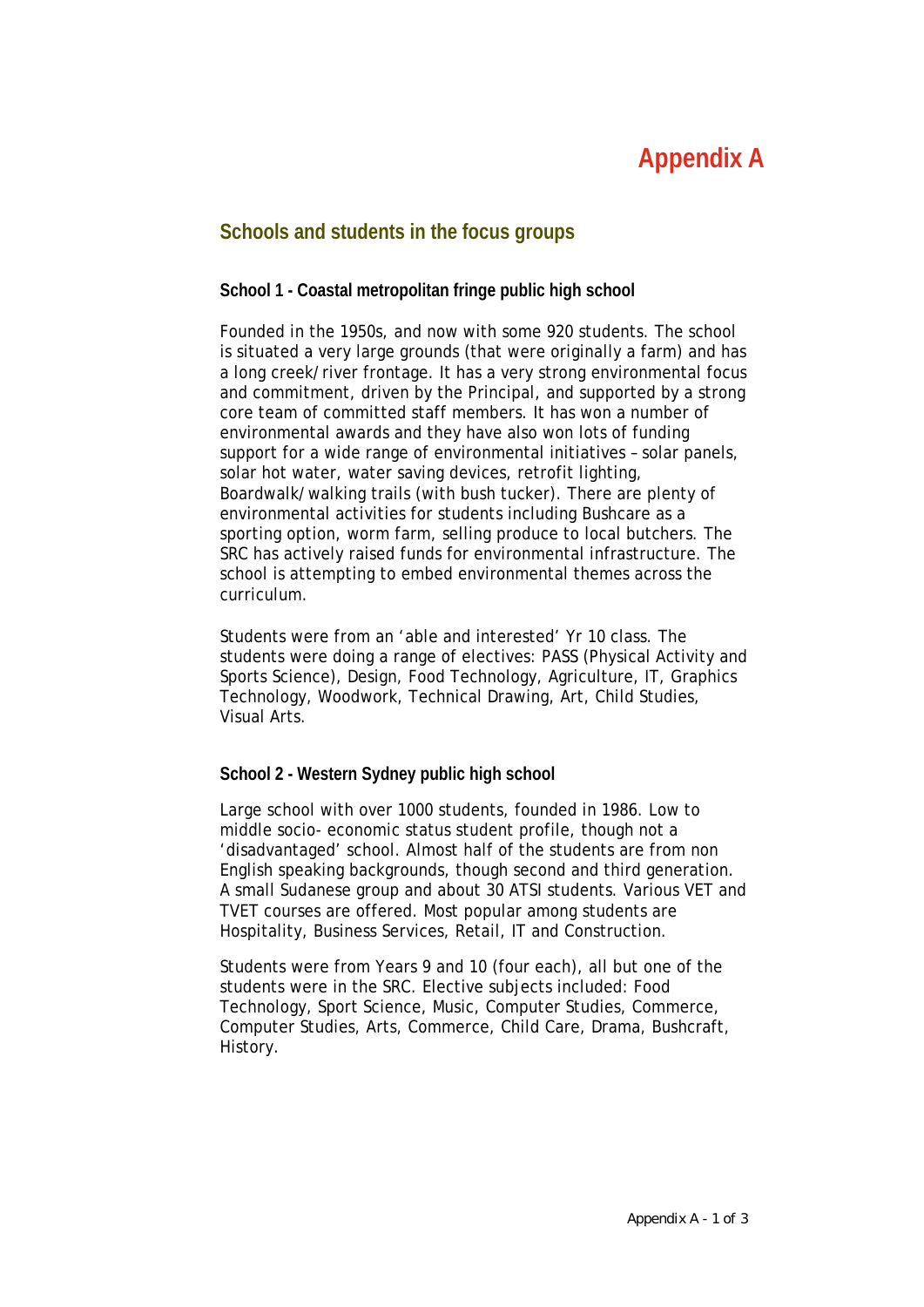#### **School 3 - Western Sydney public high school**

Around 700 students. While the school is not formally classified as disadvantaged it has applied for this, and has a high proportion of low SES students and has a special facility for refugees. VET and TVET courses are strong. The school has a strong hospitality component, and Children's Services is the most popular TAFE course. The local Council declares itself a 'solar town'. The school has put in funding submissions for rainwater tanks and drip system for gardens. There is a swamp on school grounds which is used for biology, geography teaching.

Students were from Yr 11 and 12 (four each) who were all volunteers responding to an invitation from the careers advisor. One student explained: "I'm a volunteerer". Subjects included: Ancient History, Geography, Modern History, Business Studies, Society and Culture, PDHPE(Health and Physical Education), Legal Studies, Maths, English, IT, Timber Technology, IPT, Photography, Chemistry, 3 unit Maths, Physics, Advanced English.

#### **School 4 - A Catholic systemic boys secondary school in middle western Sydney**

The school is an old established Catholic school (founded in 1800s) and relocated on current ground in 1966. It is co-located with a Catholic girls' high school. There are 960 boys at the school.

All the students were from a year 11 biology class. Electives for this group included: Construction, Biology, Visual Arts, English, Maths, Religion, Physics, PDHPE, Design and Technology, Business Studies, Spanish.

#### **School 5 - A Catholic independent girls school in Inner Sydney**

A large independent Catholic Girl's School with around 1500 students, established in the later 1800s. The school had a strong social justice emphasis, which encompassed environmental issues. There was an environmental committee with school staff. It had recently revised the environmental plan for the school. It had won some infrastructure grants for various activities, and was seeking more support. Some recent building work in the school has been to high environmental criteria (natural cross ventilation, water tanks etc). Students are involved in both curriculum-based and extracurricula environmental activities. A senior staff member had recently moved to take up a high level environmental posting with a development company. Four teachers were about to do an inservice training on sustainability issues.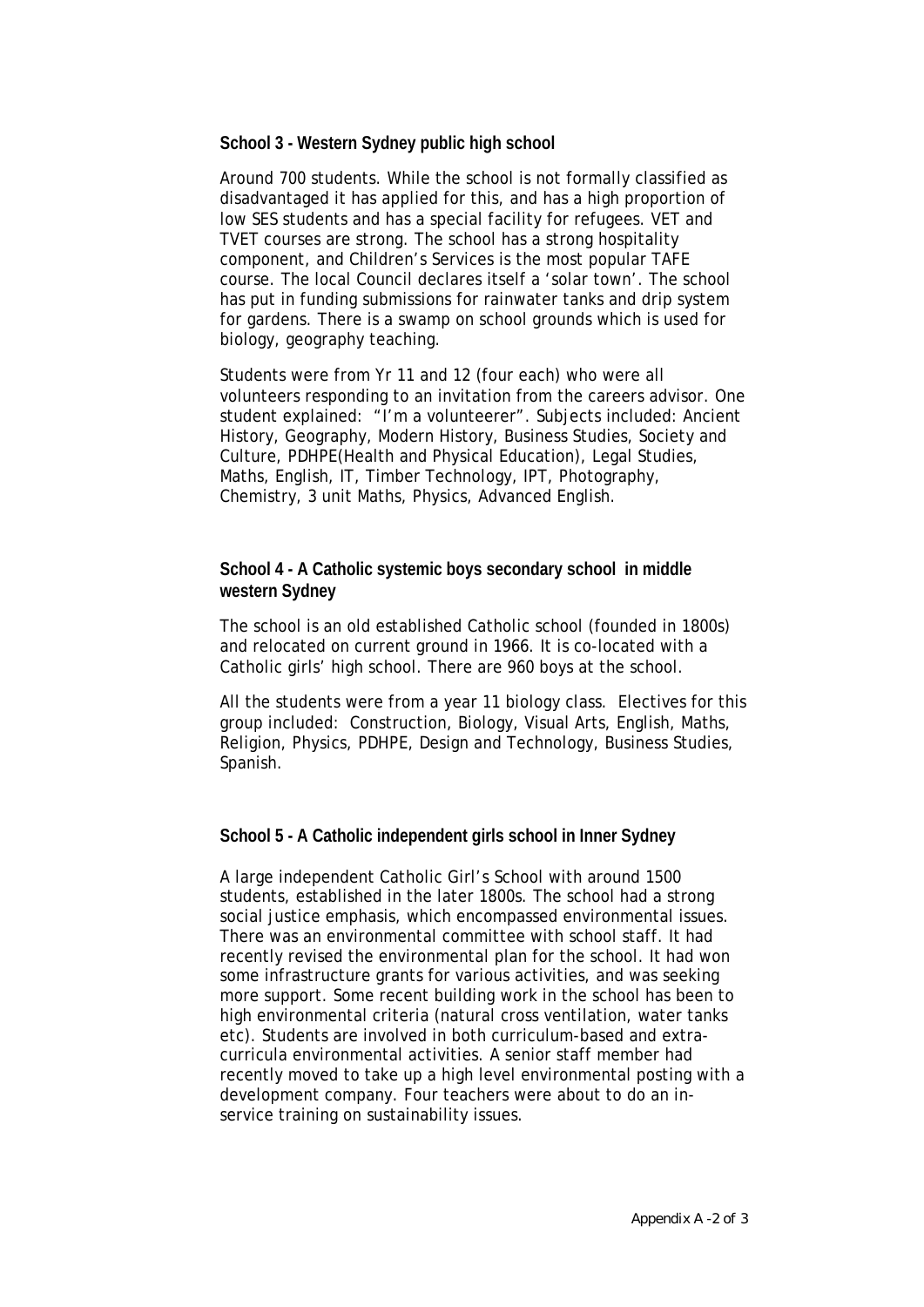The students were from Yrs 10 and 11 (four of each), all SRC members and part of a social justice action group. Electives for this group included: German, Design and Technology, Art, Italian, Commerce, Sports Science, Advanced English, Business Studies, Society and Culture, Religion, Geography, Maths, French, Chemistry, Music, Modern History.

#### **School 6 - A country high school (Central West NSW)**

A smallish school with 260 students (30 in HSC). It was founded in 1968. This school has a strong Agriculture course with good facilities and a well-known, respected long-term teacher at this school (and a track record of good results in the HSC). There was a small Environment Group of teachers who meet weekly, but not that much going on at the school.

This focus group was with six students from a Yr 11 Agriculture class. The teacher pointed out that this was a small school with around 300 kids, so there were not many extra-curricula activities. Many of the students are also from other towns, including a couple who lived on farms. Subjects included: Maths, English, Automotive, PDHPE Chemistry, Biology, Primary Agriculture, Agriculture, Ancient History, Music, Plumbing at TAFE, Extension English.

#### **School 7 - A selective high school from metropolitan Sydney**

Established in the 1800s, and located on the current site since 1975. There are over 900 students. Very active SRC, well supported by the school.

There were 10 students in the group, all from Yr 10, boys and girls, four of them from an environmental committee of the Student Representative Council. The electives included: Commerce, History, Drama, Food Technology, Japanese, Music, German, Electronics, Graphics, French, Geography, Art, IT.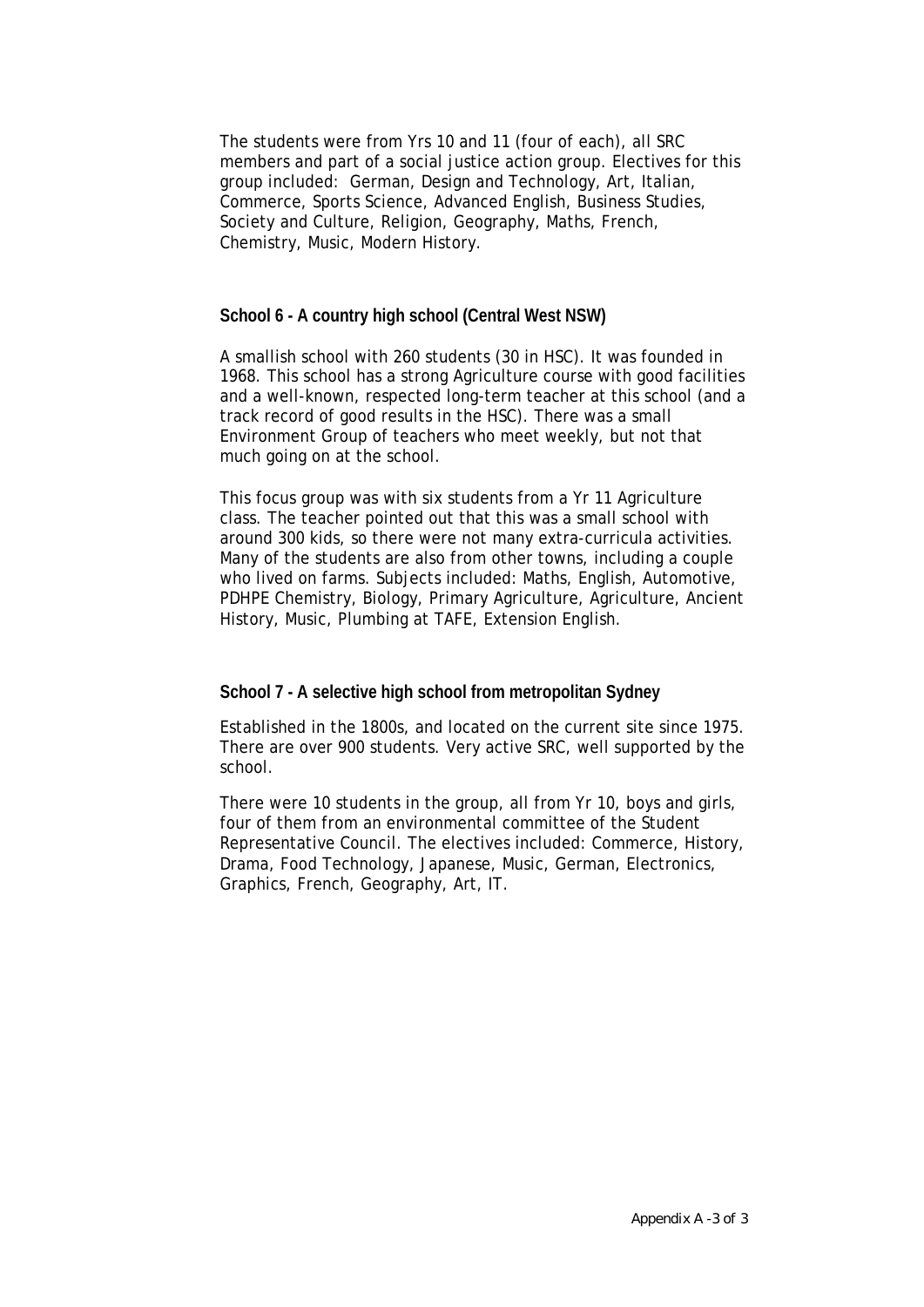# **Appendix B**

# **Transcripts from the focus groups**

The following notes record detailed responses from the seven focus groups. The notes are not quite 'verbatim' but do reflect the language and the flavour of the students' responses. These notes do not follow the exact sequence of each focus group discussion, but have been edited to draw together common themes. The interviewer's *major prompts* appear in italicised headings (in bold) and *minor prompts* are also italicised (but not in bold). Some editorial comments are also noted in parentheses (Ed: ........)

There were seven focus groups held at seven different schools. The responses for each group have been colour-coded in the text so that it is possible to track responses from each school.

School 1 - Coastal metropolitan fringe public high school – an 'able and interested' Yr 10 class. The students were doing a range of electives: PASS (Physical Activity and Sports Science), Design, Food Technology, Agriculture, IT, Graphics Technology, Woodwork, Technical Drawing, Art, Child Studies, Visual Arts.

School 2 - Western Sydney public high school – Years 9 and 10 (four each), all but one of the students were in the SRC. Elective subjects included: Food Technology, Sport Science, Music, Computer Studies, Commerce, Computer Studies, Arts, Commerce, Child Care, Drama, Bushcraft, History

School 3 - Western Sydney public high school, from Yr 11 and 12 (four each) who were all volunteers responding to an invitation from the careers advisor. One student explained: "I'm a volunteerer". Subjects included: Ancient History, Geography, Modern History, Business Studies, Society and Culture, PDHPE(Health and Physical Education), Legal Studies, Maths, English, IT, Timber Technology, IT, Photography, Chemistry, 3 unit Maths, Physics, Advanced English.

School 4 - A Catholic systemic boys' secondary school – all from a year 11 biology class. Electives for this group included: Construction, Biology, Visual Arts, English, Maths, Religion, Physics, PDHPE, Design and Technology, Business Studies, Spanish.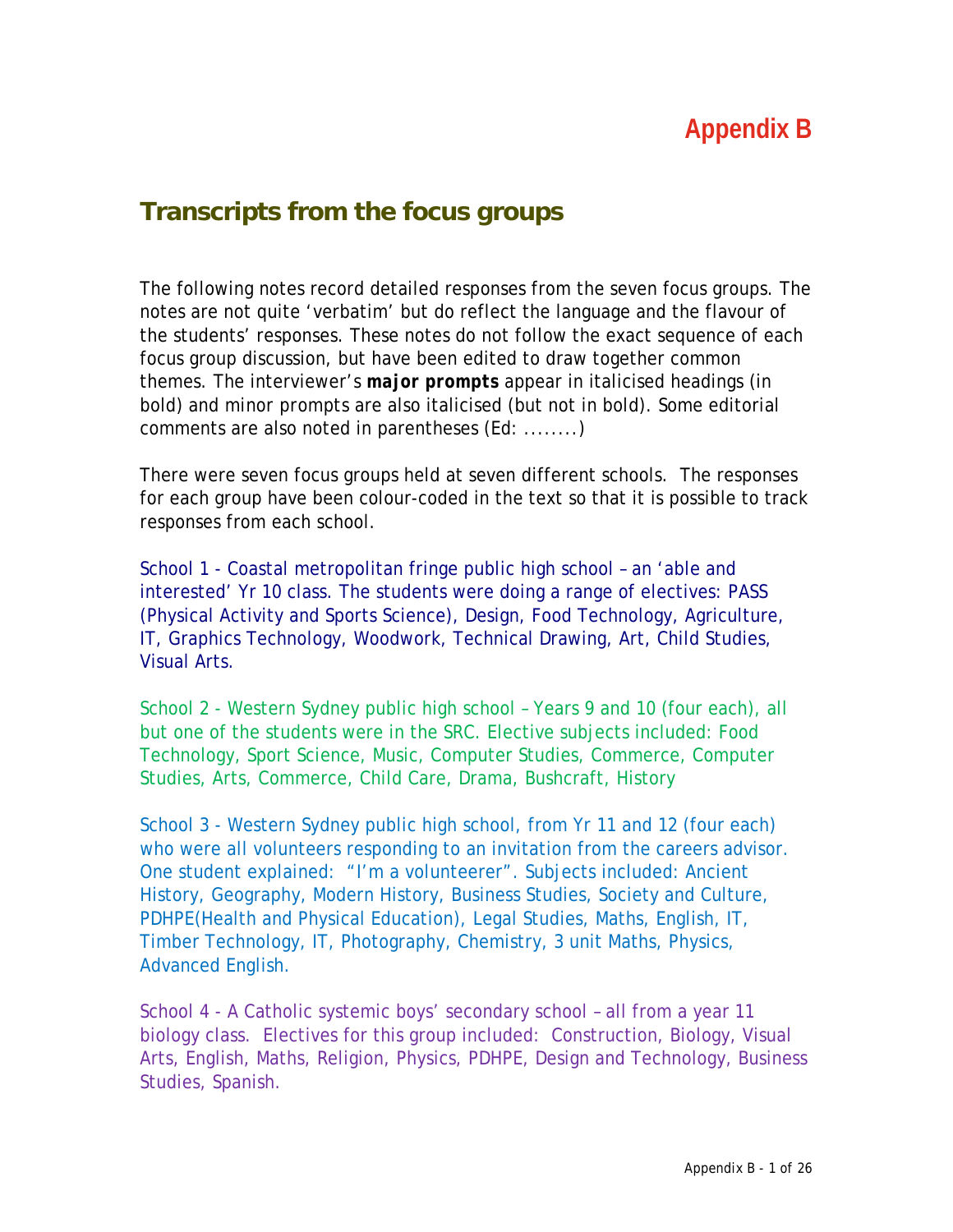School 5 - A Catholic independent girls school – yrs 10 and 11 (four of each), all SRC members and part of a social justice action group. Some recent building work in the school has been to high environmental criteria (natural cross ventilation etc). Electives for this group included: German, Design and Technology, Art, Italian, Commerce, Sports Science, German, Advanced English, Business Studies, Society and Culture, Religion, Geography, Maths, French, Chemistry, Music, Modern History.

School 6 - A country high school (Central West NSW), with six students from a Yr 11 Agriculture class. The teacher pointed out that this was a small school with around 300 kids, so there were not many extra-curricula activities. Many of the students are also from other towns, including a couple who lived on farms. Subjects included: Maths, English, Automotive, PDHPE Chemistry, Biology, Primary Agriculture, Agriculture, Ancient History, Music, Plumbing at TAFE, Extension English.

School 7 - A selective high school from inner metropolitan Sydney - 10 students from Yr 10, boys and girls, four of them from an environmental committee of the Student Representative Council. The electives included: Commerce, History, Drama, Food Technology, Japanese, Music, German, Electronics, Graphics, French, Geography, Art, IT.

#### *What's top of mind, what's in the news, what do you talk about with friends?*

Politics, war, drought, Lindsay Lohan, Austrian paedophile,

Free Tibet, whaling, Austrian dad, Morris Iemma and Costa ... labour conference ...Bob Carr created these problems.

Fatal crash on local road, local news, computer games- Warcraft, GTA (Ed: Grand Theft Auto), apart from sport not a lot of news and current affairs is spoken about, generally you get bagged if you talk about the news, only some people particularly interested, big catastrophes, controversial stuff... 60 minutes... inbreeds ...Underbelly. Spend spare time on the computer, chatting to friends, playing games.

Climate change, our age group more concerned, global warming- what's going to happen in the future, environment linked to people- cyclone, wars.

American election, lots about Olympics and Tibet, Indigenous issues- more public awareness from Kevin Rudd, Cyclone in Burma.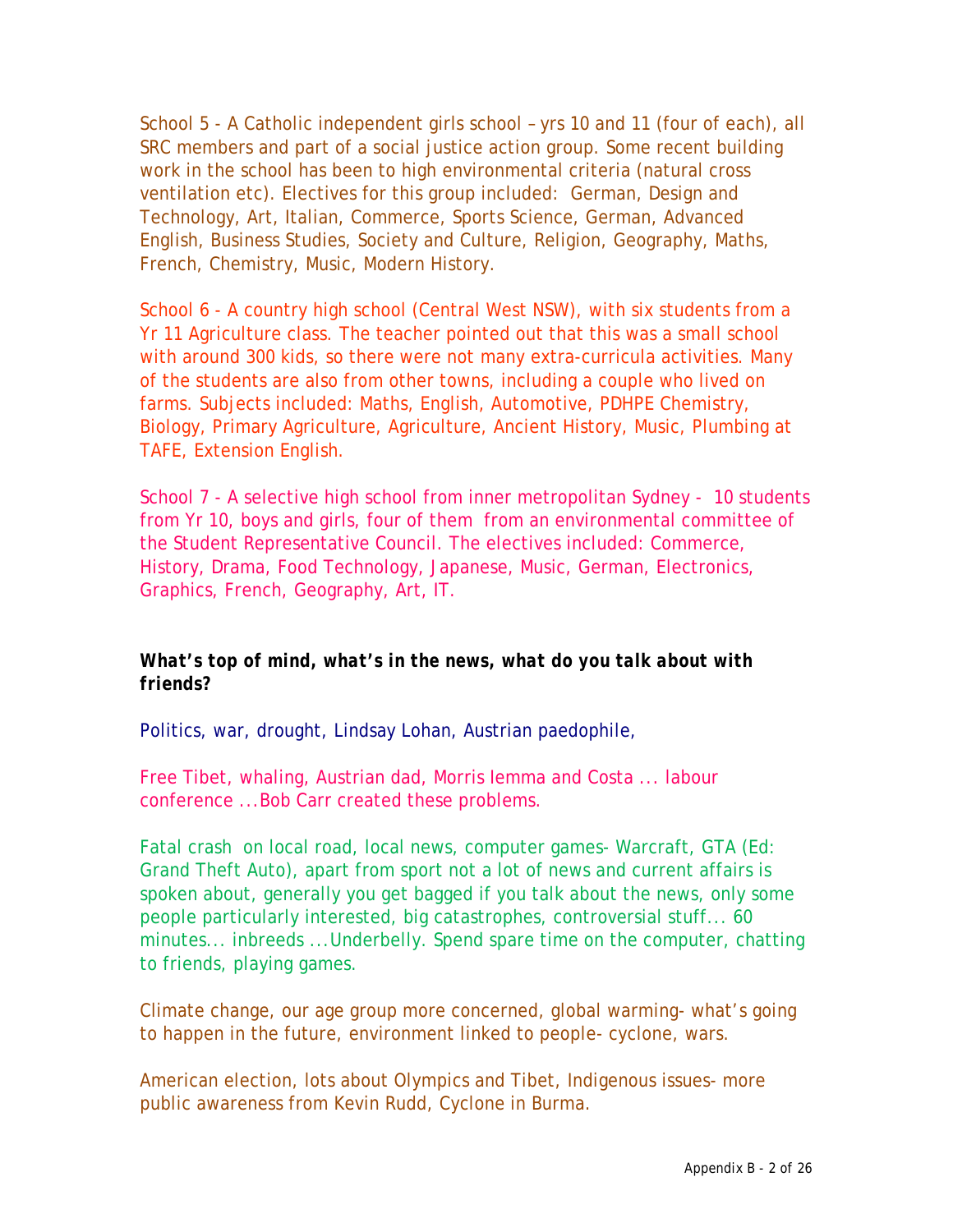Sport, the weather (I like the weather), 60 minutes, shortage of rice, jump in price of oil, inflation, not much about politics ('the Lebanese talk a lot'), mortgages, baby bonuses.

War eg in Lebanon, earthquake in China, cyclone in Burma, fashion, Hollywood, sport, Bulldogs not playing so well, girls.

#### *What about the environment – topics, issues, people*

Electric cars (a competition run by Holden), hybrid cars, global warming, kids setting fires, drought and rain, petrol prices, climate change, greenhouse gasses, ozone, hole over Antarctic, petrol prices have affected us, fossil fuels, Al Gore ...Inconvenient Truth...We don't like Al Gore ... boring, too educational ... we wanted an end of the world movie... more droning on, not just the facts.

Desalination, renewable resources (we don't use enough), peak oil, excessive use of water – it's too cheap, plastic bag free state in South Australia, what is NSW doing – nothing, it'll be okay when oil runs out as you can't make plastic any more, levy on bags is better than a ban as sometimes you do need them. Just promote awareness eg signs in car park not just in supermarket, competition for scarce grains between biofuel and food, La Nina, drought, deforestation, mining and stuff, Great Barrier Reef, disposing of pollution, waste (there was a collective sigh about 'waste management' – must be too much banging on about in an assignment, geography?).

Endangered species eg the pandas -vs that is soppy crap – you only care about good looking mammals…what about axolotyls ... the cute factor ... it's bad to lose anything.

Greenhouse effect, our school does a lot with environment, Kyoto protocoltreaty to lower greenhouse gasses, global warming, whaling.

Al Gore- Inconvenient Truth (found it interesting, couldn't sit through it, I liked it, but very biased, needs to be more open minded).

Oceans rising because Antarctica's melting, energy... producing energy- coal, nuclear energy - Australia should use nuclear - very green instead of using coal, Australia is so cautious they can keep it safe. But taking away coal is taking away jobs.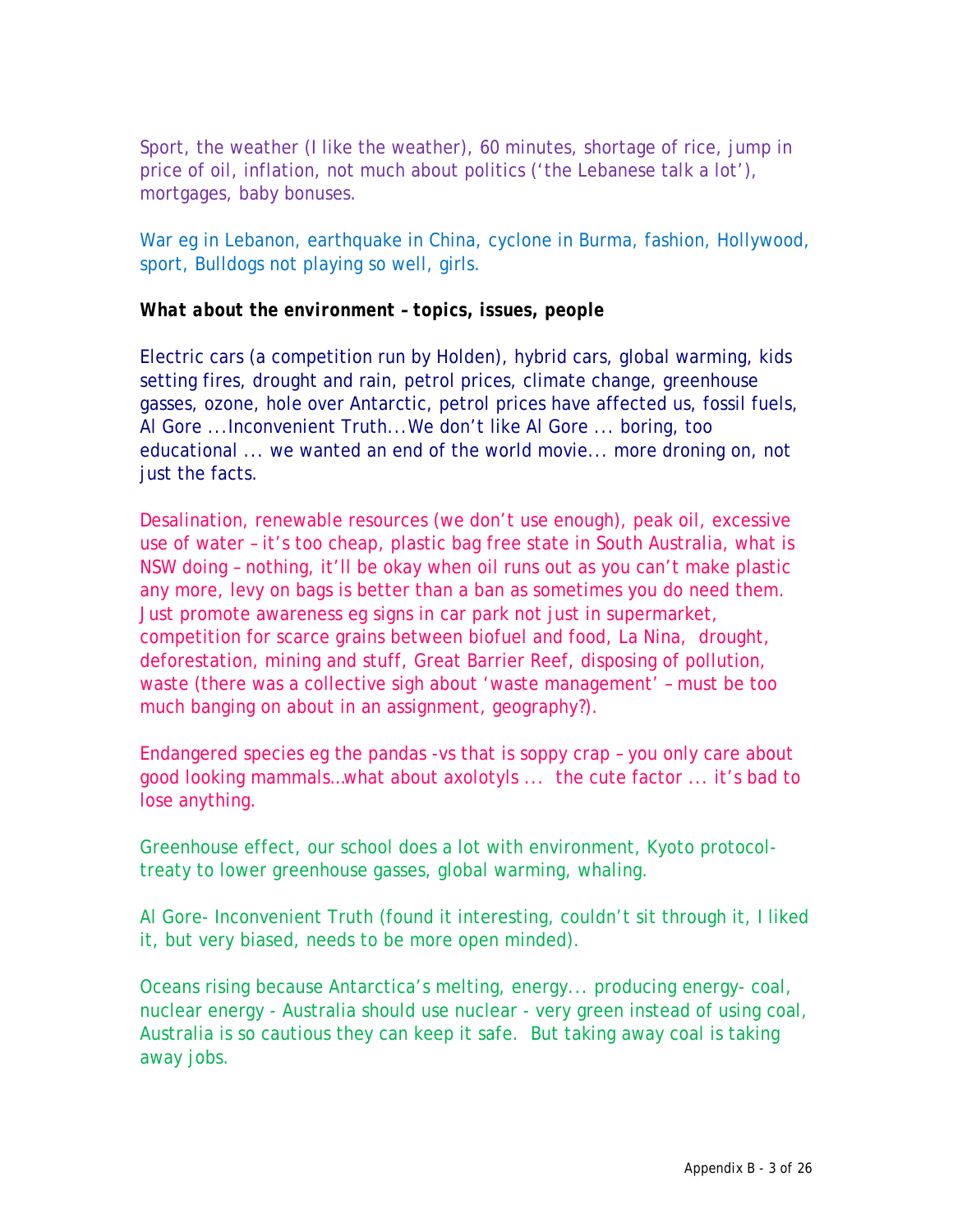Air pollution in China, Olympians can't perform as well, read in a magazine that an athlete can't go to Olympics because they can't perform their best. World emissions.

Global warming, greenhouse gases, desalination plant, climate change, natural disasters, pollution in China.

Technology – some of this is progressive, eg cars that are less damaging, electric cars, lots of stuff doesn't get disposed of properly.

Global warming, drought, pollution, pollution in China, nuclear bombs, CO2, Al Gore- An Inconvenient Truth, ozone layer, greenhouse effect, ice melting, rising sea levels, destroys the world.

Global warming, pollution, greenhouse gases, soil erosion, worlds heating up, too many gases are in the atmosphere, talk about it lots in geography ...its all in the news/radio/newspapers/ads, Al Gore.

Don't really talk about these things with friends.

#### *Explanations of global warming and climate change*

Lots of fuel being burned, gasses released, trap gasses, heat up.

Gases trap the heat of the sun in the earth

Sun rays hitting the ozone layer, and now because of cars, aerosols and refrigerators release gasses are going up into the ozone layer and are making a hole and more radiation comes through.

Ozone layer, the Greenhouse effect is… when it comes in and it can't get back out.

The world's heating up, too many gasses. Do talk about it a lot, news, ads, school.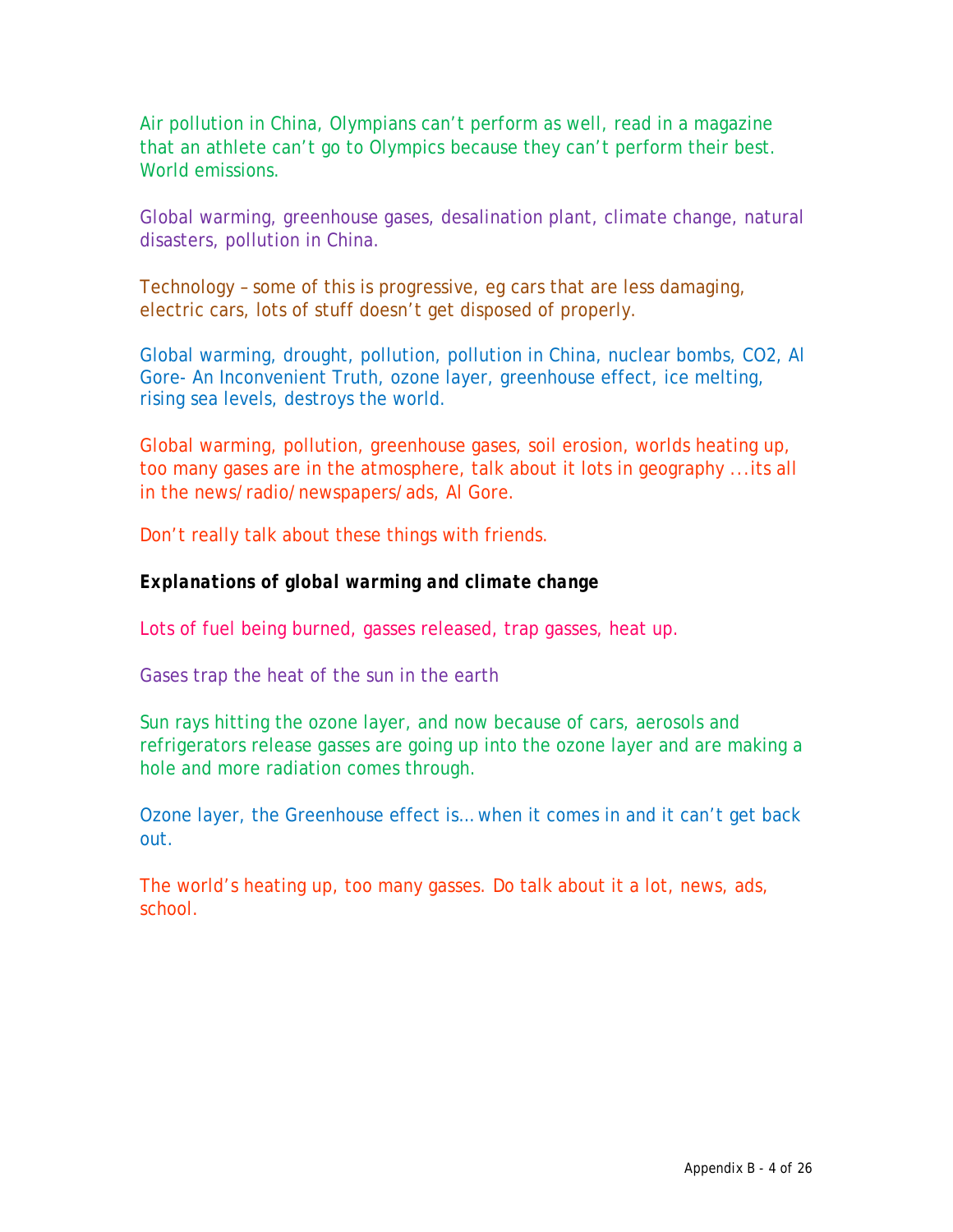#### **YOU AND THE ENVIRONMENT**

#### *Knowledge/awareness*

*How much do you know/are you aware about environmental issues?* 

See the table in summary

Learn about it in lots of subjects, learn about it inside and outside of school, first hand view living on farm.

Watched that film on TV that goes around and shows impact. Saw Al Gore in geography.

#### *Care*

I don't really think it will happen to us, our family.

Know but can't do much about it, can do little things but can't make a big difference, can't stop it, too much on a global scale to do anything. Lots of talk, not much action. Oil running out will affect our children. Not much pollution in Australia ...much worse in Asia, don't notice it as much here. (One boy, who indicated a very high level of care for the environment, lives in Blue Mountains and said it would be big personal loss if it wasn't there). Important, but very global... trying to reach targets but unlikely. Won't worry until science can find something rather than blaming everyone. We do kind of care, but nothing we can do. Earth Hour- honourable to do it but same amount of electricity is being produced and just not used. Awareness is there doesn't do much, science needs to get behind it and do something. Oil will run out in 50/60 years- will affect children, future generations- how are they going to survive without coal and oil.

I wake up sweating about school assignments (Ed: in other words, not about the environment, that is not top of mind). When I watch the TV, listen to radio, do geography, read the papers, my concerns come up. It's our world, need to look after it now. Could have walked instead of driven. I get concerned.

I am quite passionate about it... children's children.. very concerned. See people throwing rubbish. There's only so much you can do… like think globally.. act locally...amazing thoughts of how you can change the world but always comes down to what you can do in your own area. Feel like what you are contributing isn't saving. But you have to start small. We are living off it, can't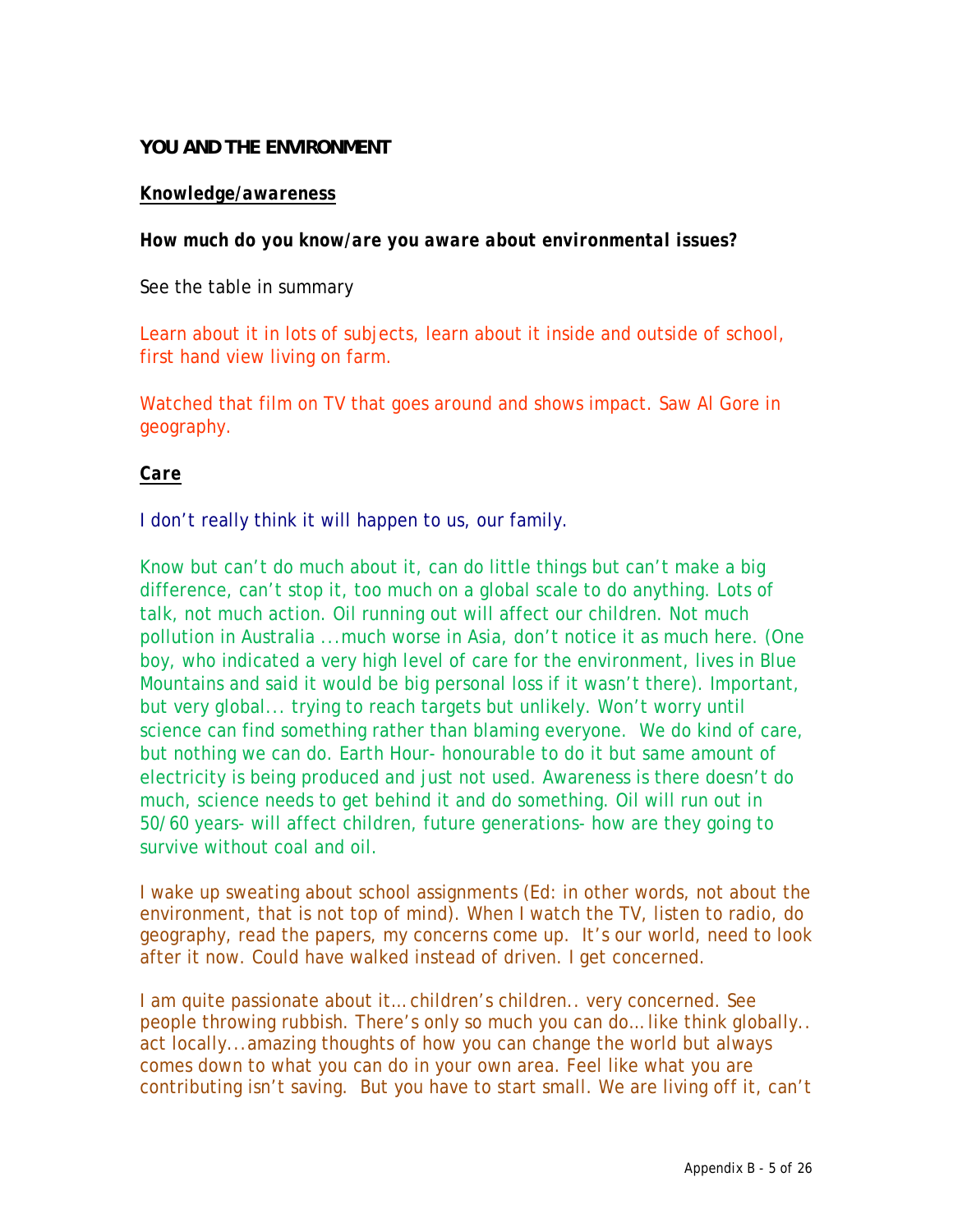do that without it. We are exposed to a lot of stories about what is going to happen...I've got family on farms, see the effect of drought on people, if it happens on a bigger scale it would be really destructive. I care but it's as much as I can do. More conscious as society makes it a bigger issue. More of an effort with rubbish. Do what I can, but I'm not like really concerned.

I care a lot. I can't care because I can't do much. I feel that the little things are what help towards the greater issues. I'm worried about it and I think we should be more aware of it. It's a world where we have to live. In the future we won't have any water left, extinctions, next generation will suffer, I care because people are suffering even now. In the future the fish will eat you.

Realise it has an effect on future but don't do much about it. Don't do a lot but still care...the future...I wanna have five kids. Recently found out about effects of global warming. Saw commercial on TV so I care more…MTV in sign language, sea rising. Not involved but do have worries. I've been to poor countries there's a lot of pollution, care about them but come back to Australia is clean and nice so not much needs to be done. Not just gonna affect me, will affect everyone. Know it'll affect you in the future but can't be bothered to do anything, like I've tried like putting on the lights, just get over it. I put one light in…I did it.

I see it happening on our property, ten years a major change with drought. It's our future, economic.

Technology's growing, inventing new things like cars that run on water. Some are natural cycles but we're causing most of it. Soil degradation is not natural..we caused that. Mr B told us there was already global warming. Clearing the land causes this. We are creating global warming.

#### *How do you feel about environmental threats like global warming?*

Annoyed, because 'they' can't be bothered to stop, there are really simple things they could do to change it but they can't be bothered. I get irritated because they won't shut up, bad stuff, depressing. It's always been there, it hasn't done anything yet. Irritated when even the scientists don't agree...is it just a huge natural cycle? Annoying how everything is related back to this one issue.

Sad (that so many people are negatively affected). I feel guilty, that we've let it get to this point. And we have contributed to this.

Upset, sad, scared, angry, guilty. Soon will be in the workforce, we will be the scientists discovering solutions. Guilty for not doing anything, we should do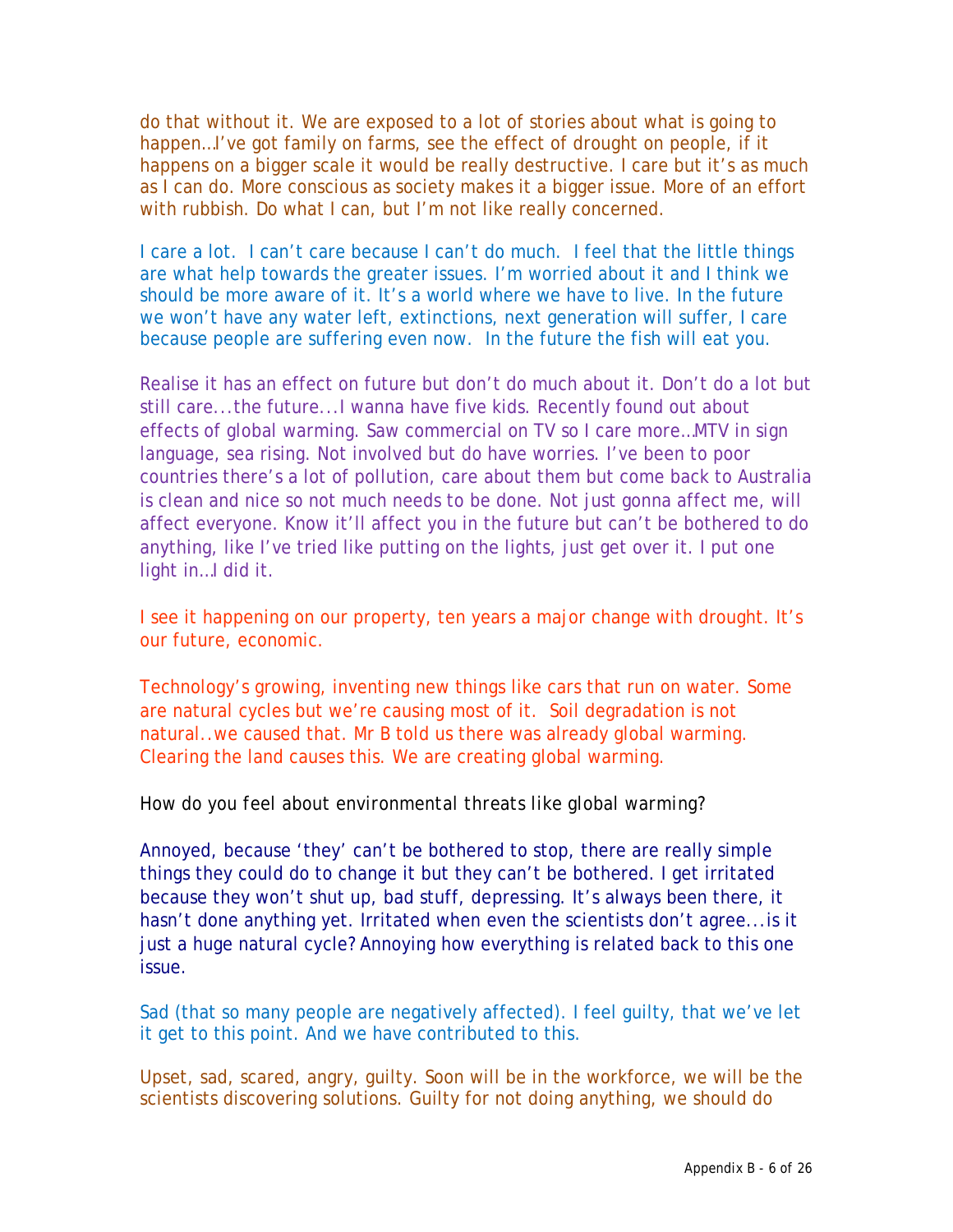something. Teacher said the world will end in 50 years if it keeps going the way its going, students said 'err hang on a minute'. On our minds but we don't want it there. Feel guilty to be in the car but its necessary. Unnecessary car trips, big 4WDs, parents are buying a smaller car to drive children to school. But some of us, big families, people-mover car, won't let them take public transport.

(Teacher prompt about dry land salinity) Makes me feel like crap

#### *Action/doing/What do you do?*

Recycling available at school. Walk to the shops or work. Two bins at home. Become a habit, way they've been brought up. Rarely use a car- sometimes by choice. Use water for two people in a five person home, two minute showers, thinking about it as a family. Twenty-thirty minute showers. If it's a good day why not just walk. Water tanks in most students' houses (Ed: in this focus group). *Is it you or your parents?* Parents are the most concerned and influential.

Turn off appliances at the powerpoints, turn off lights. Short showers - mum has put a timer on, I have long hair – I can wash, shampoo condition in only ten minutes. Buying products that can be recycled, reuse items, don't use plastic bags, water efficient shower head and light bulbs. Catch bus instead of getting a lift, buy recycled paper, reuse water in garden. I'm in charge of recycling bins. Partly it is because of being more value conscious.

*Can it be improved?* Most people think it can't be changed cause it's just what the environments doing. We're enhancing it, its people's fault. It's going to happen but we're making it worse. Getting to the point where we might not be able to fix it, definitely reducible. Choice between technology and environment, as technology is progressing the environment is impacted, technology- cars being built, new buildings, as new technology is developed they can develop environmentally friendly products. Waste and disposal issues, good recycling at school.

Change lightbulbs to save energy, I did it, not my dad. Told dad to get a water tank. Cutting down time in the shower. Turning off the power points and lightswitches. Not using the dryer, getting solar power stuff. Use public transport, walk to school, tell friends to pick up rubbish. I'd rather walk to school, even if it's raining. Dad drives trucks, lots of fumes, can't change that. Tell friends to pick up rubbish.

It's really become a habit now, turn off computer screen, lights. Can save water, Clean Up Australia day, plant a tree, mostly that parents tell you what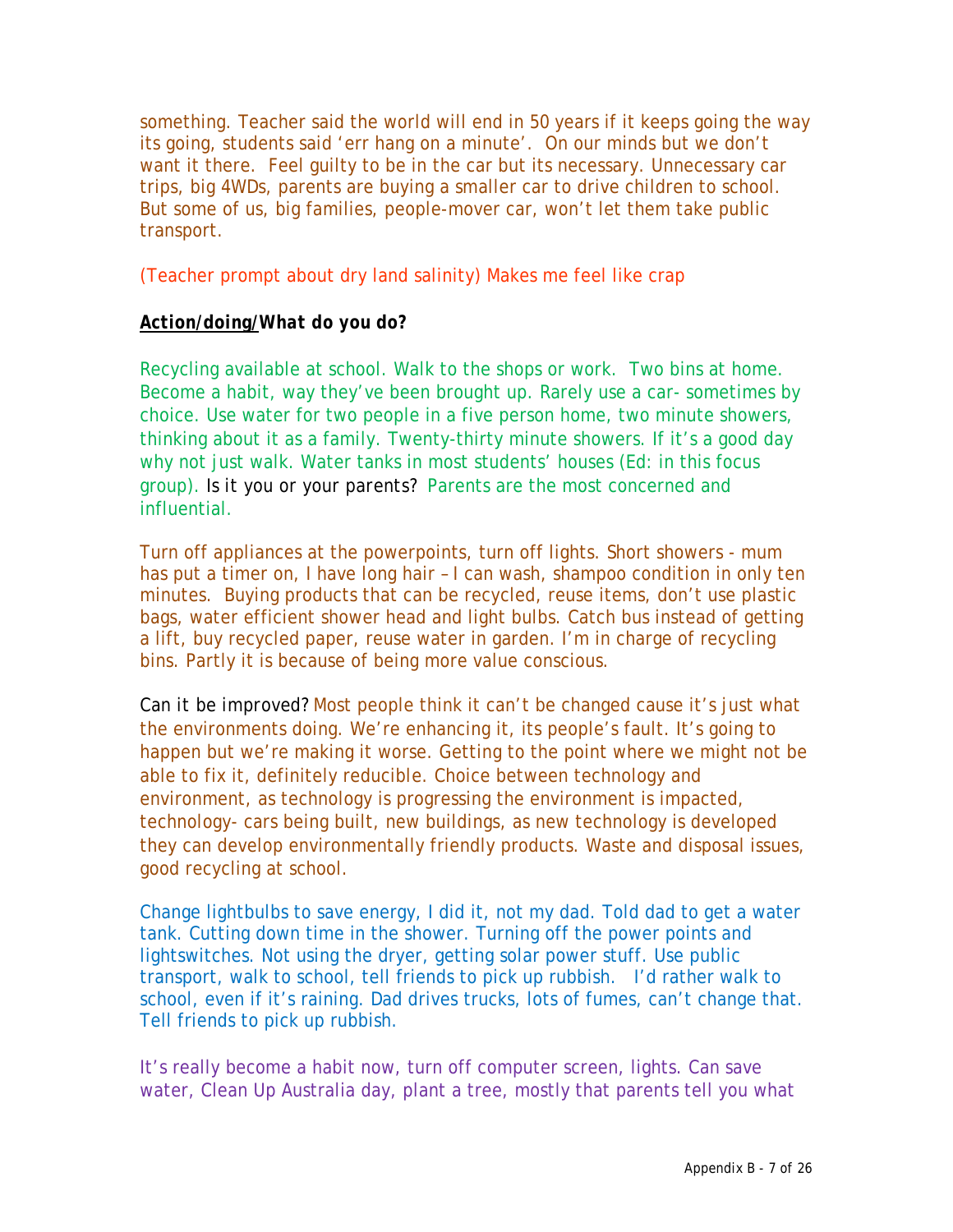to do, turn off lights and computer, put rubbish in the bin, becomes a habit because of parents' example, recycling. My sister practically sits in darkness, always turning off lights. We've changed our whole house. I try to do the basics, recycling. We build houses …got really large water tanks. Try not to throw my rubbish away.

Simple Recycling, I take the rubbish out, careful with water, reuse water, energy efficient light bulbs, showerheads. Try not to use plastic bags. Plant trees.

(Ed:comments from a farm boy) When sowing we direct drill – less damaging on soil Applied for grant to protect the gully.

*How important is your legacy?* You do want your kids to have a better life. (Prompted by a teacher, the country students agreed the farming families had much longer term planning vision for their properties and businesses)...I know my dad does.

Showerheads, don't drive, walk, house things, but don't go out of our way, dual flush toilet, appliances – energy efficient ratings, we watch for these. Go less places in the car – I choose to walk. Plant a tree, sms to plant a tree, catch the bus, car pool. I do little things.

*Is it your parents who really initiate these things?*  No it is us.

*Does it matter that we do little things ourselves*? Yes. No. It doesn't take much to make small changes, and if everyone did this, it would make a difference. We shouldn't wait for everyone else to do it.

Even if we change, it won't really affect the problem

#### *Why is it important?*

We won't be able to live in this climate, we are not 'climate changeable'. Can't we fix this with machines, technology?

#### *How important is legacy?*

You can't only care about this generation. Not fair to dump it on them. It might be too late for them, where we can change it now. How long has it been around, why didn't the people before us do anything. I don't think we can do anything unless someone changes the whole power supply. Got to be big then, global, like Earth Hour, the greens. The most important person is yourself.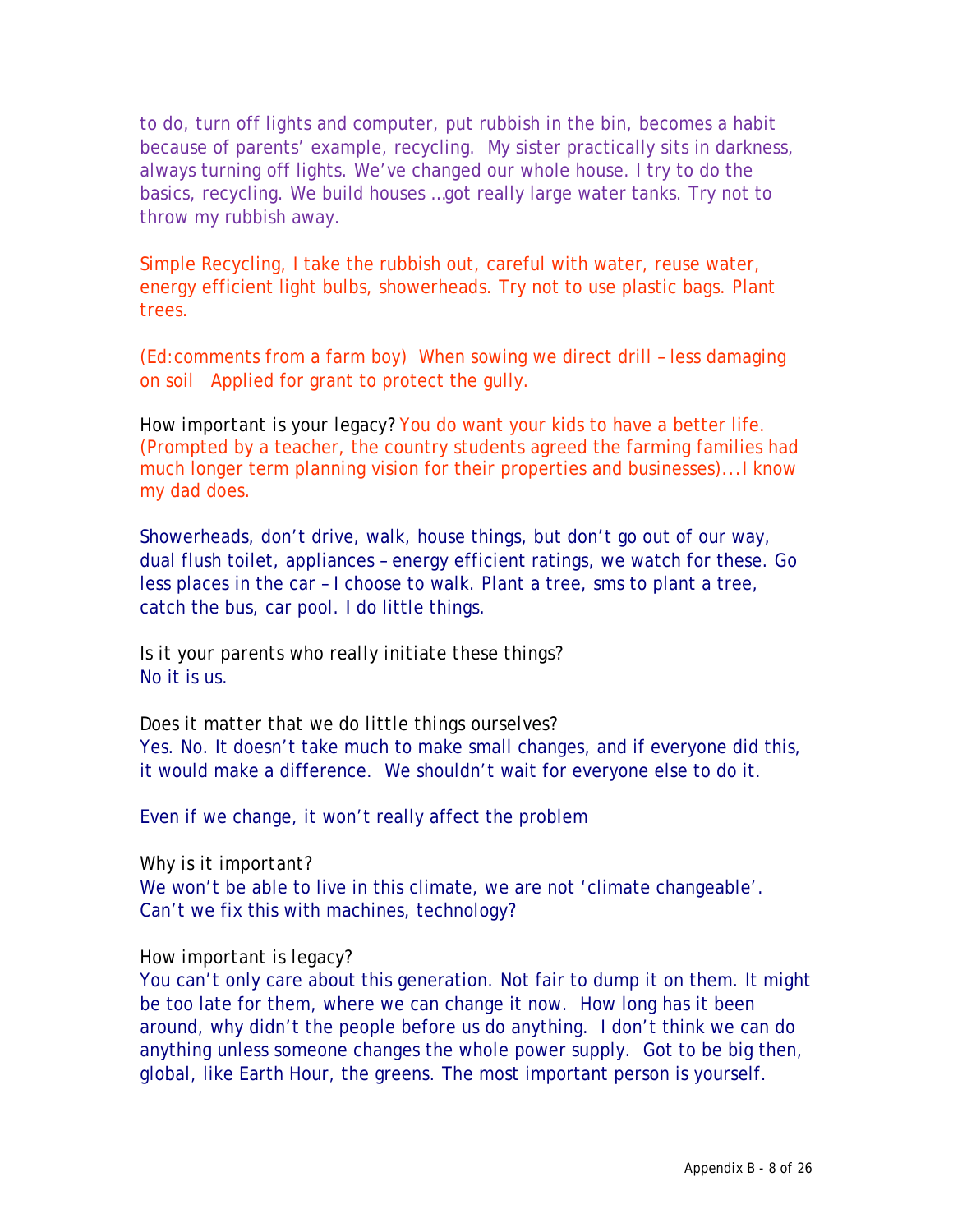In all honesty no one wants to be inconvenienced, or go out of their way, even sub consciously.

Is it really true that catching a bus will make a difference?... I really want to know.

I recycle, I do it not just my parents, I am pushy about issues with my parents' business. Plant a Tree day (community not school). I am legally allowed to drive but I choose not to. I choose to walk to school. I recycle a lot. I don't use plastic bags. I time my showers. I make my father turn everything off eg the TV. I don't do all the fine tune recycling. I walk to school once a week with a friend for environmental reasons.

I am not gonna do anything about it ... yet. I am just sceptical that my little bit will matter, it's not that I don't care ... I'm in the middle on that... offset by the fact that we don't use clean power. Methane is a much worse gas than others.

*Why do you want to make changes, where is your motivation coming from?* It's our world, even more worried after seeing the big picture in "an inconvenient truth", scary, see it on the news, parents are worried. It's our children. Little things won't solve it, but it helps. It creates awareness. We should do them, other people will get involved. Some other countries are really bad, not healthy, lots of pollution, so everyone has to suffer. America and China are most powerful but they're creating most of the problem, what do you do about that? Can't influence them if they're the most powerful.

#### *Who is responsible?*

The UN. State and federal governments. Major world leaders. Developed countries in general. Energy suppliers. Big companies. China, I hate their country, biggest polluters, smog.

#### Everybody. Us

Everybody. The government. Everybody has some responsibility, someone significant has to take the first move- leadership. More laws with environmental issues, funding- budget coming up.

Everyone. A lot of individuals think that someone else will do it. People think it's the politicians and leaders who should do the job. Don't have the power but can do little things, encourage within small communities. If you have an influence on the community you should take advantage of that.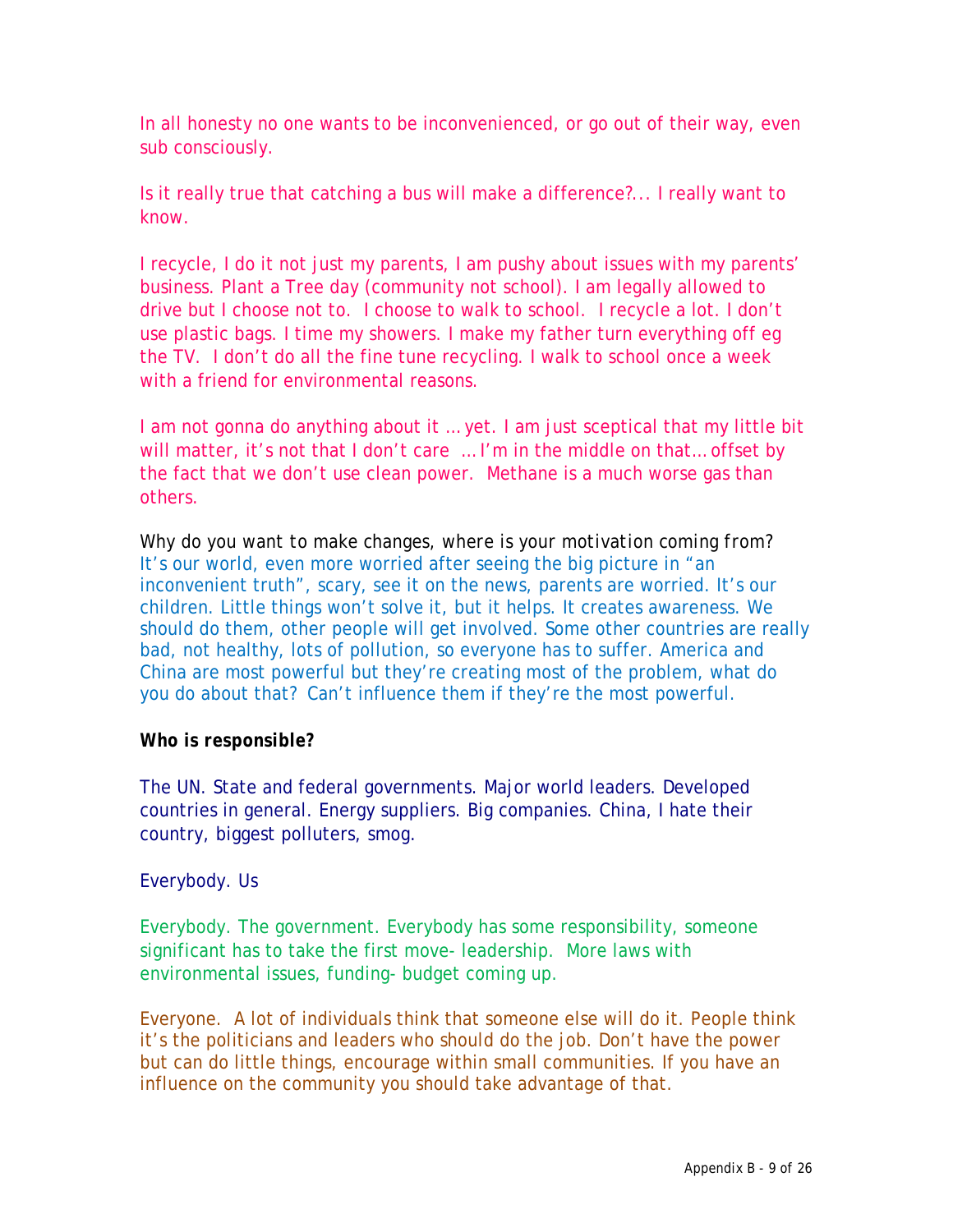China's landmass is 10 metres below sea level so problems if sea levels rise.

It's our fault, gonna happen but we are responsible, have to act, even if we didn't invent all the damaging things its up to us to fix it, it is getting to the point where we might not be able to fix it, we can reduce it

Everyone's problem, people like China need to limit their pollution, fix their problem. Our problem.

If you do a little bit it all counts, everyone contributing small stuff can make a huge difference. Put the milk cartons in the recycling bit. Everything counts. Little things count, but some of these things are out of your reach, out of control, so stick to small things. Can't do everything, have to leave stuff to other people. If we reduce carbon emissions it will have a big effect straight away.

Us. Everybody.

#### *SCHOOL*

#### *Subjects with environment focus*

Geography – people and place, spatial equality. Lots about whaling and Japanese research program.

#### **Geography**

Geography and science, biology.

Geography - Yr 11 course, topic at moment is climate change, is so political, we have such big voices, it is only 11 of us, it is so intense. *Is it the teacher?*  No, it is the curriculum- class likes to talk about it. In science we are doing environmental chemistry, so lots in common. In science we are doing similar topic, just doing a lot.

Geography – all about rain, weather, eco-sphere. *Is there hands on stuff in geography?* We go outside, soil test, some excursions, things down at the river.

Geography- how to save it, impact of greenhouse gas, sustainability, trip to Warragamba dam in Yr 10, they showed a picture of 10 years ago – you can really see.

Science - fossil fuels, haven't done greenhouse this year, did a bit in year 9 only one lesson on global warming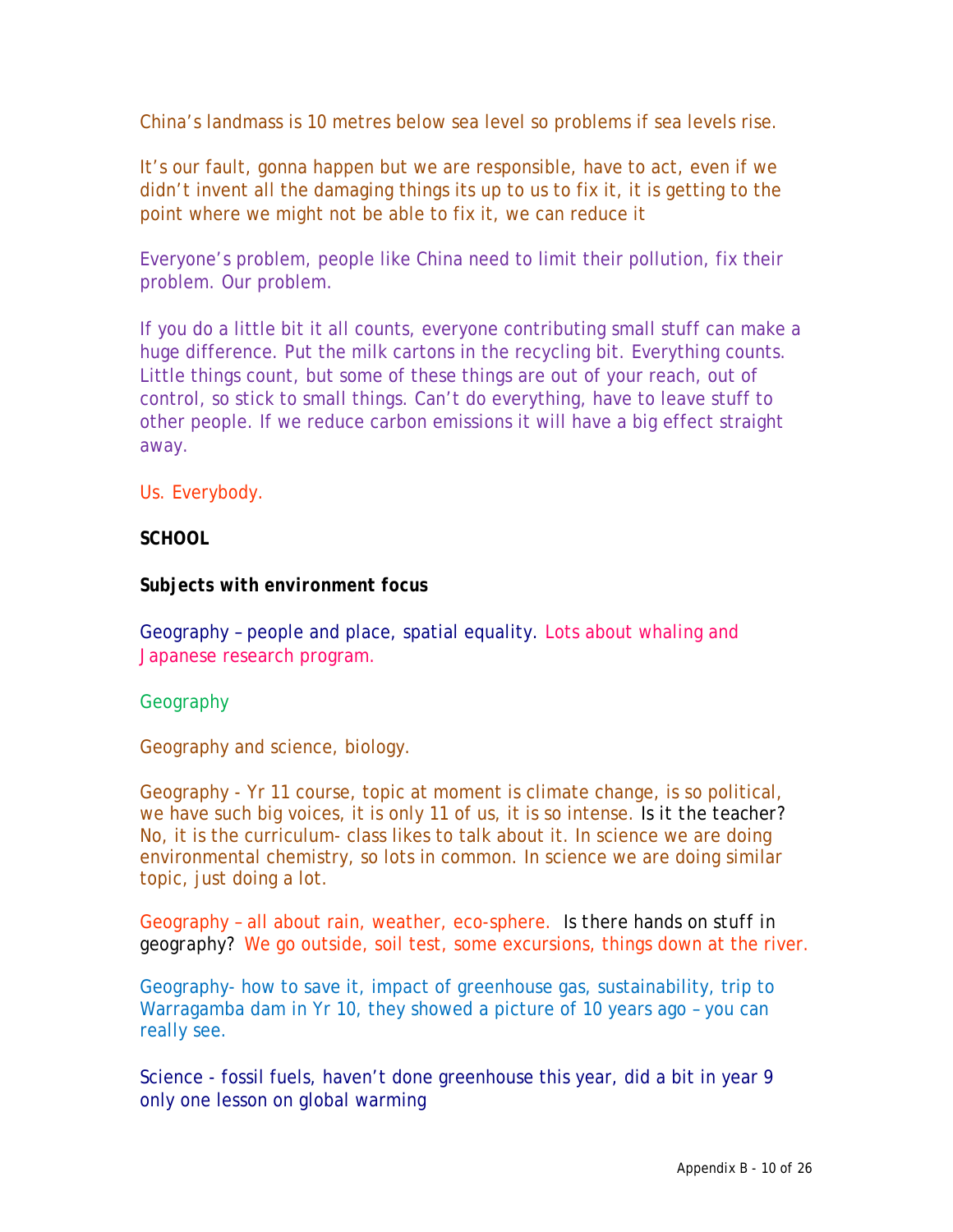Science- constant lecturing, trying to prove things scientifically, we're all evil because we are killing the environment.

*(Is there a particular science teacher who is the enthusiast or is it all of them?)*, Mrs A. One subject based on global warming and this furthered knowledge.

Physics and chemistry- how things affect the environment.

Biology- talk about surroundings, trees.

Biology- learn about plants and animals, so nature.

Agriculture – drought, water

Agriculture - natural farming, natural grasses - nutrients, animals to get rid of other things. *Prompted a bit by teacher about practical activities in ag)… What do you enjoy about ag* – going outside, animals, driving a tractor.

Primary Agriculture<sup>[1](#page-13-0)</sup> - Urea test... trial of oat sowing ..measuring the differences. Soil tests.

Primary Agriculture - natural farming, using natural grass, animals to get rid of pests, science to farming, soil tests, its very practical. Planting trees - Its in the course.

Food tech – a little bit

Even doing these subjects, we could be more environmentally conscious eg don't use paper, wood, do it on the computer, recycle wood.

Metalwork is more environmental. No, what about all the energy and resources go into making it in the first place.

*(Design and technology?)* Don't really raise issues about how to do the work. We just do it. Maybe more back in yr 8.

Business studies- how business can be ethical and socially responsible, it's in the curriculum and the teacher Ms M. is really environmental and enthusiasticenthusiasm is a good thing. We like the enthusiasm.

Legal studies.

<span id="page-13-0"></span> $1$  Ed: This might be the VET Primary Industries course.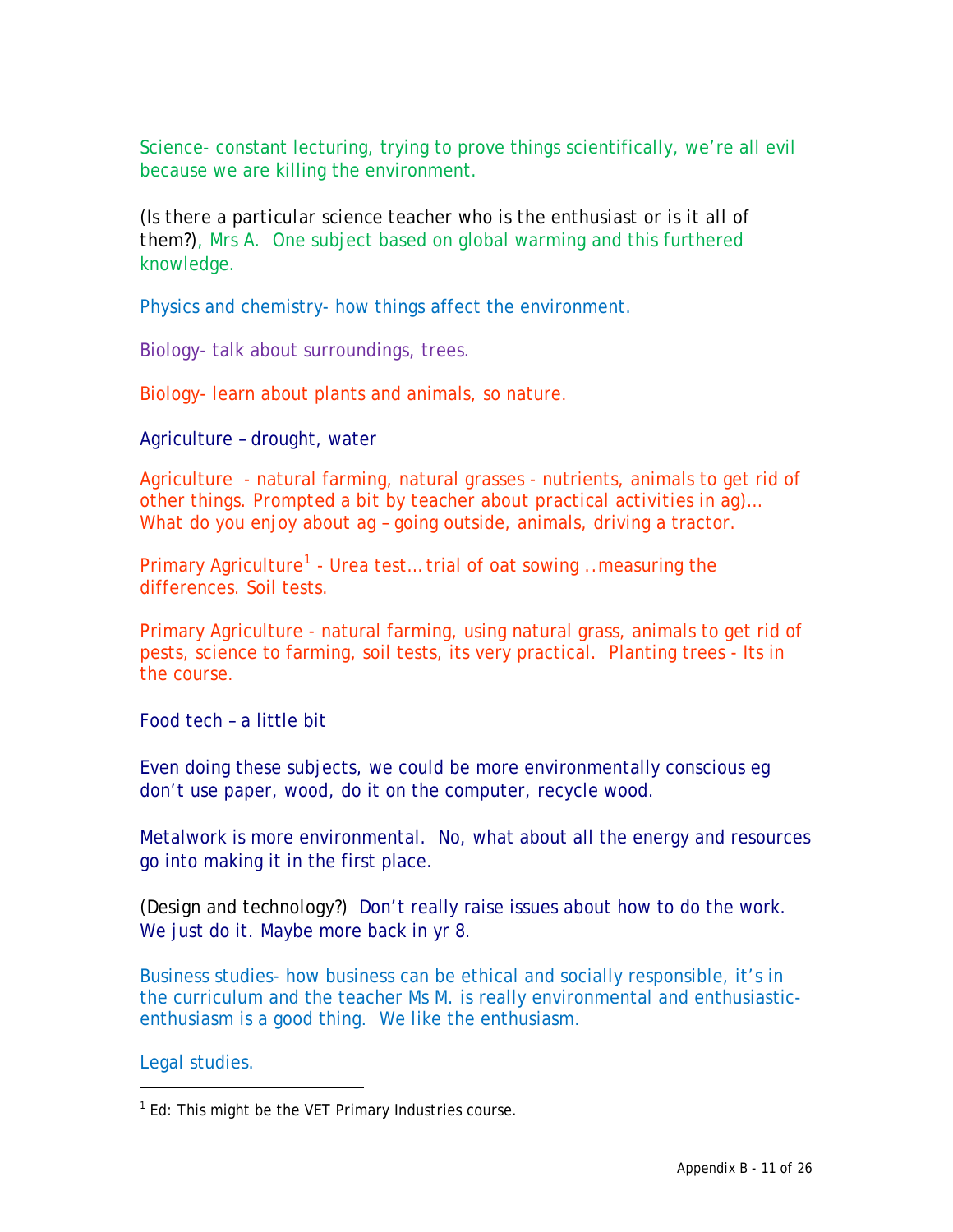Design and Technology - products that have sustainability as a factor, and about recycled products. Looking into new designs to improve environment in doing houses.

Construction- trees being cut, cut one down have to put another one in

#### Random classes

Our class did a special assignment on 'an issue' that we could choose for ourselves. Many did environmental issues eg drought, polar bears.

#### *Is it the course or the teacher?*

Geography- Mr P. is keen. In Geography, spent 45 minutes on waste development, what we have to do, whether they care or have been told to say it hard to know. First term, wow he knows a lot. This term he is repeating.

A bit intimidating, he can be calm and aggressive. Yes credible, for others noone really takes it in.

Not sure if the teachers care, or if they have to do it. No Mr P is really into it.

Teachers talking about it doesn't change the way they think about it, most of the grade don't care, sugar-coated and dumbed-down, get a better perspective watching the news. Only the SRC has a perspective, not other students.

Others don't care much about next generation, enough coal for next 3 generations but nobody is thinking that far ahead.

When I first watched environmental movies, this reinforced my views, I knew a lot already. I already did a lot. Care a lot. The movie helped this.

My roll call teacher is obsessive, and she's an English teacher. But teachers leave their lights on etc. Mostly it is not the subject, it is the teacher. Mr P., Mr H. - he is obsessed.

*Why are you bothering*? All thanks to Ms D (Geography teacher) she hammered it into us in Geography teacher). I didn't care until I saw Inconvenient Truth, I got all the statistics. You see it on the news plus my dad is concerned. We are always talking about it in our families. Parents tell us to turn things off, the water, Mum hates it when I do the dishes – so much hot water.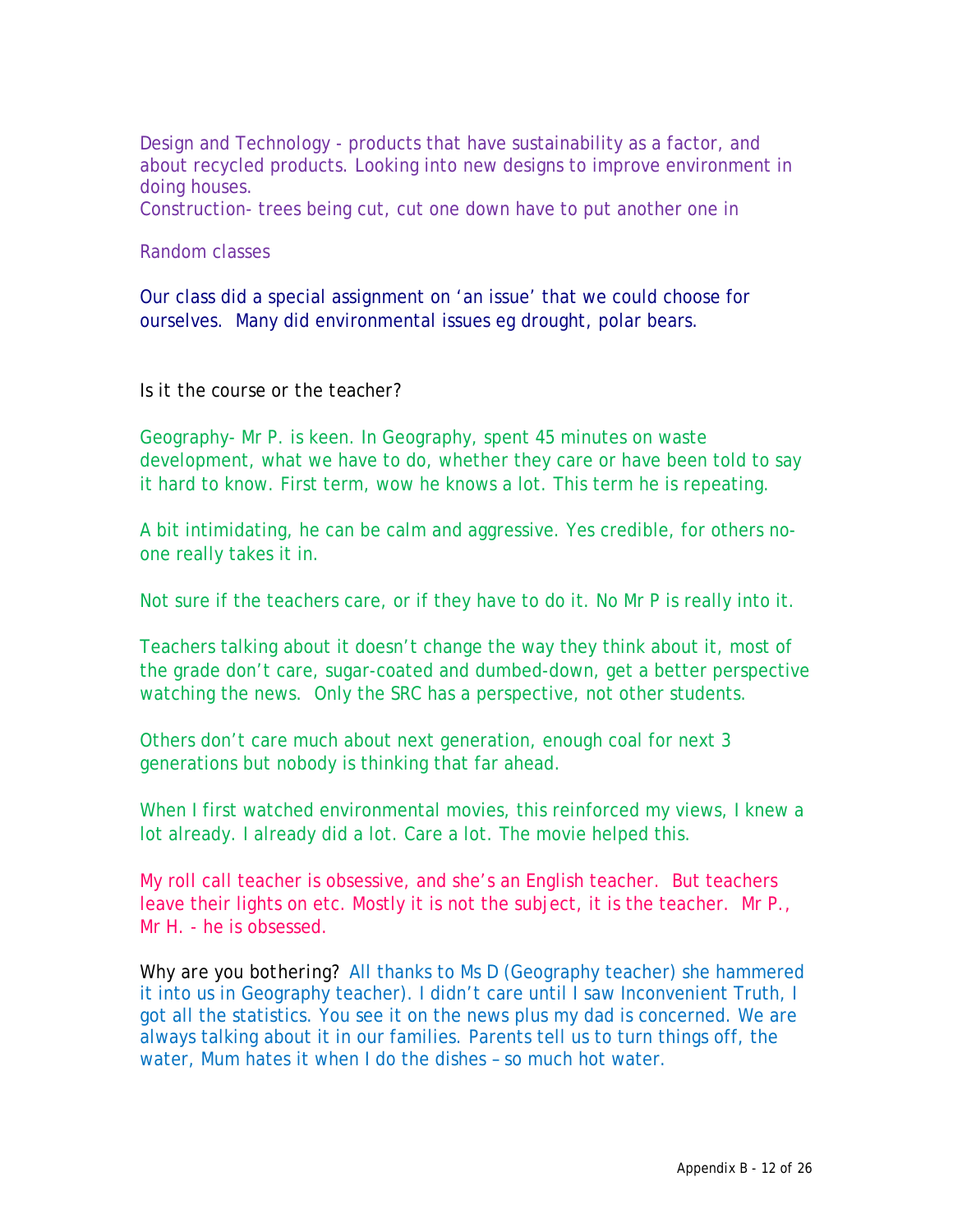*Which teachers are the most environmentally aware?* (All, loudly:) Mr B. Geography teacher, really into it. Watches all the news. Good teacher, thinks that our generation is important. Enthusiastic. Gives lots of information.

*Other students?* Not really, probably are but we don't know about them. There is a girl in younger years whose family built a solar house. Jody has solar lights.

*Non- course activities and awareness. Apart from your courses/subjects, what is going on at this school?* 

The school is doing a lot – solar panels, rainwater tank, using the leaks to do bird bath

#### *Are students actually involved in activities?*

We were supposed to have helped with solar panels, but didn't really, other kids some doing conservation, bushcraft as part of sport (an elective). Some Yr 11 and 12 are doing some stuff with creek. We have planted trees, grown vegies, heaps of them everywhere now. Did something with Mr Bateman years ago, out of school. Clean Up Australia Day.

#### *Who are the 'hot' environment people around the school*

Mr B. (the geography teacher). We like him. He was talking environment all the way down to the snow (on an excursion). The Principal (the students explained this was because he lives on a farm). The Agriculture teacher.

*What about young people/other students?* – Adam R. (ex Yr 12 student), won lots of awards last year.

SRC. Water tanks, Clean Up Australia (which appears to be a mandatory activity). Have an area to clean, but half the kids just walk around it. This year much more involvement than in the past. The SRC is trying to raise awareness on environmental issues, promote plant a tree. We try to get the message out there, but a lot of students don't care enough to listen. SRC decided to fund the water tank (20,000 litres) and did this, from an SRC Planning day.

Recycling at this school is good, getting better

Yr 8 is setting standards for the school, their job to empty all the blue bins, working on things to see what happens by Yr 12, their job to do things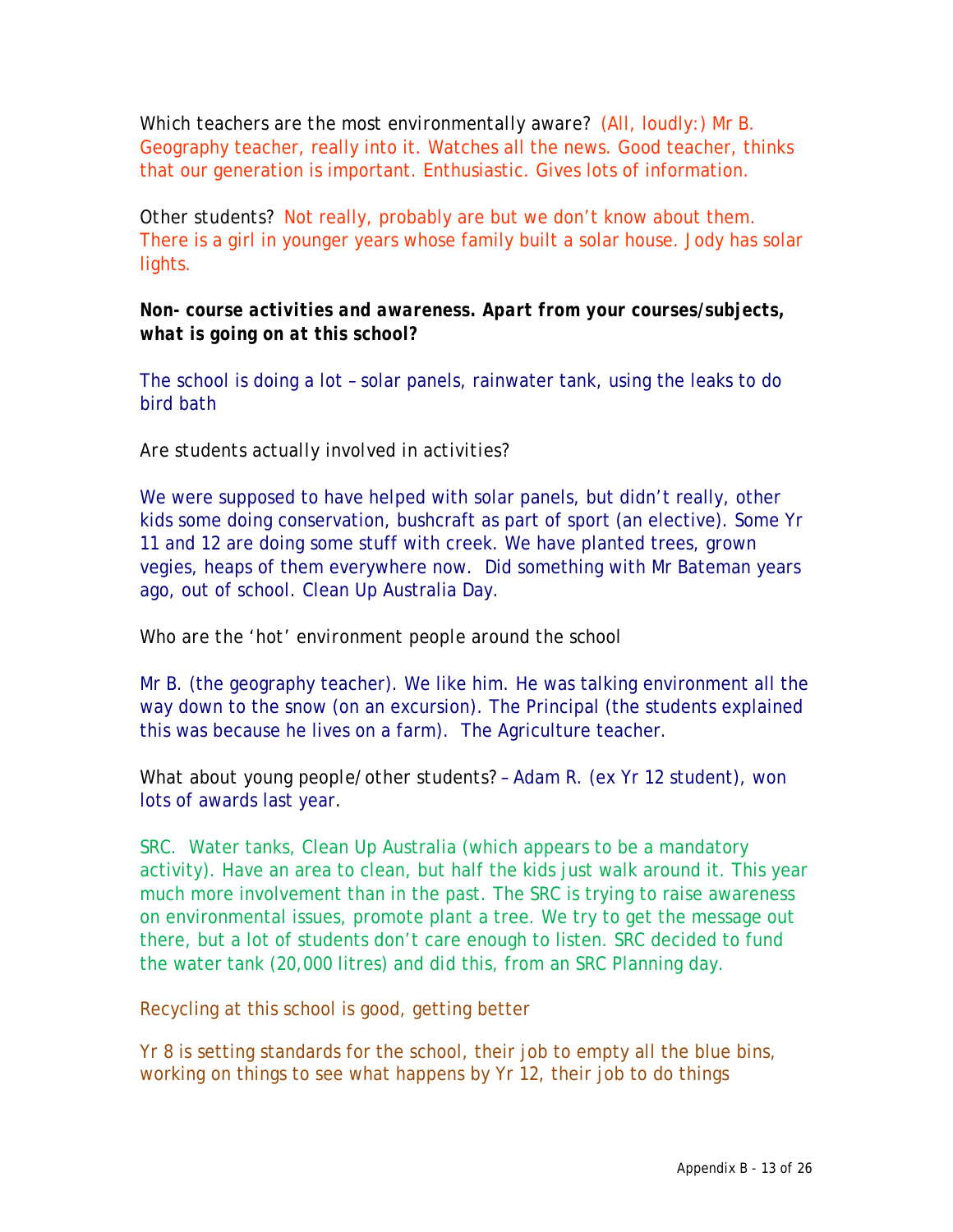Some of us are in (a school-based action group)- this is a social justice extension group, a lot of concern for environment at AG, organising recycling etc, students and the SRC are into it, wrote a letter to Kevin Rudd about town in Alice Springs "Utopia". We have pushed the whole light thing…Stickers next to the lights to remind us to turn them off, powerpoints, air conditioning. School has also done great job with new building block, well designed, natural ventilation, energy efficient. School has drilled in about rubbish in bins. We have timers on lights, classrooms know if they need air-conditioning or not, more emphasis on people wearing jumpers, rubbish has to be put in bin, some people don't believe in global warming. *Is it teachers or students?* … a small group of students. You can tell in classes who really cares. It is a concern when some don't care at all.

The school has really discouraged us from doing stuff, always other priorities like HSC results...The students and Mr H. invented our Environmental Committee. It is a Year 10 thing.

Lots of littering in school on the ovals– gets really disgusting at end of day, no campaign, too hard, bins every two metres, kids don't care. They have a water tank – new, come back from holiday, new gardens as well. Lights are timed (school's initiative, not ours. Ms W.). Students aren't involved in environmental activities. Used to be a lot more stuff in primary school. Used to go crazy then. Not cool to be environmental ('scab') in high school, punishment to pick up rubbish. New taps. Nothing involving students.

The media has a big effect. About three/four months ago they really campaigned about this, then went quiet. *Was this Earth Hour? Who was involved with that?* Most did a bit. I only did half an hour, we had visitors.

My brother at another school, each year go out to do local parks. Not at this school, nothing much on recycling or water issues.

*(Is it cool or not cool to be keen on the environment?)*. Doesn't phase us. But if you have hanging around with mates, it's not cool, but respect them for doing something. It shouldn't be about cool, it's too important for that.

Mr M. He tells us he doesn't have TV. He's a good kid, got some logic, yeah. He is a maths teacher. Another teacher runs to school, doesn't drive. *Any students?* George, he knows everything about politics… Kevin Rudd, don't know about environment.

Not much outside of courses, don't do much.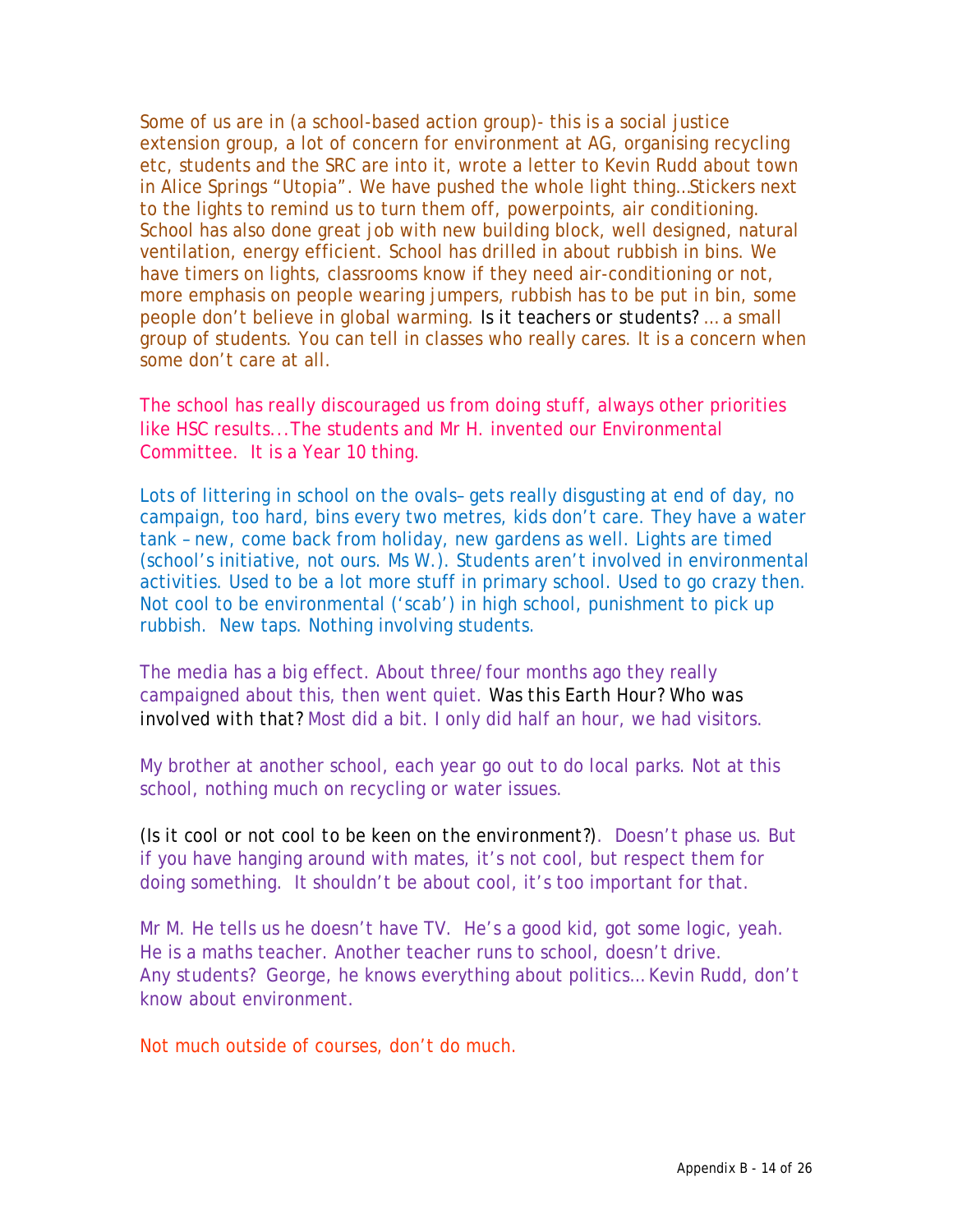The school does recycle, no environmentally friendly light fittings, we do switch lights off, teachers are told to, they tell us to, don't necessarily do it. Cleaner cleans the playground, not us.

*Primary versus secondary* They have worm farms, primary schools are smaller, more aware of what is going on, more immediate, this is a big school, you don't always know what is happening, there is a Boardwalk here somewhere, I still haven't found it yet

#### *What can/should be done in the school?*

Don't think there is much that school can do.

Could turn lights out at nights, but security issue. Big concrete mass, can't do much.

For the SRC it takes a long time to get things going. Kids don't take pride, lots of rubbish. While some care, many don't. Even if its only one metre away they don't put it in bin. Actually probably more do it than don't.

The lights still on at night, it took a couple of years to get environmental stuff started, people don't take pride in putting rubbish in the bin.

Science labs do have a vegetable patch.

#### **GREEN JOBS/SKILLS**

#### *Do any of you have jobs at the moment*

KFC, News agency, Sydney Football Stadium, Franklins, playing football.

#### *What are you going to be?*

Most don't have a chosen career path at this point (Ed: only one of the eight students in the group) though beginning to form a direction through elective choices

Industrial designer/architect, international studies, the stage, doctor – endrocrinologist, teacher, journalist, marine biologist (passion for oil spills – how much I hate them), psychiatrist, law, finance.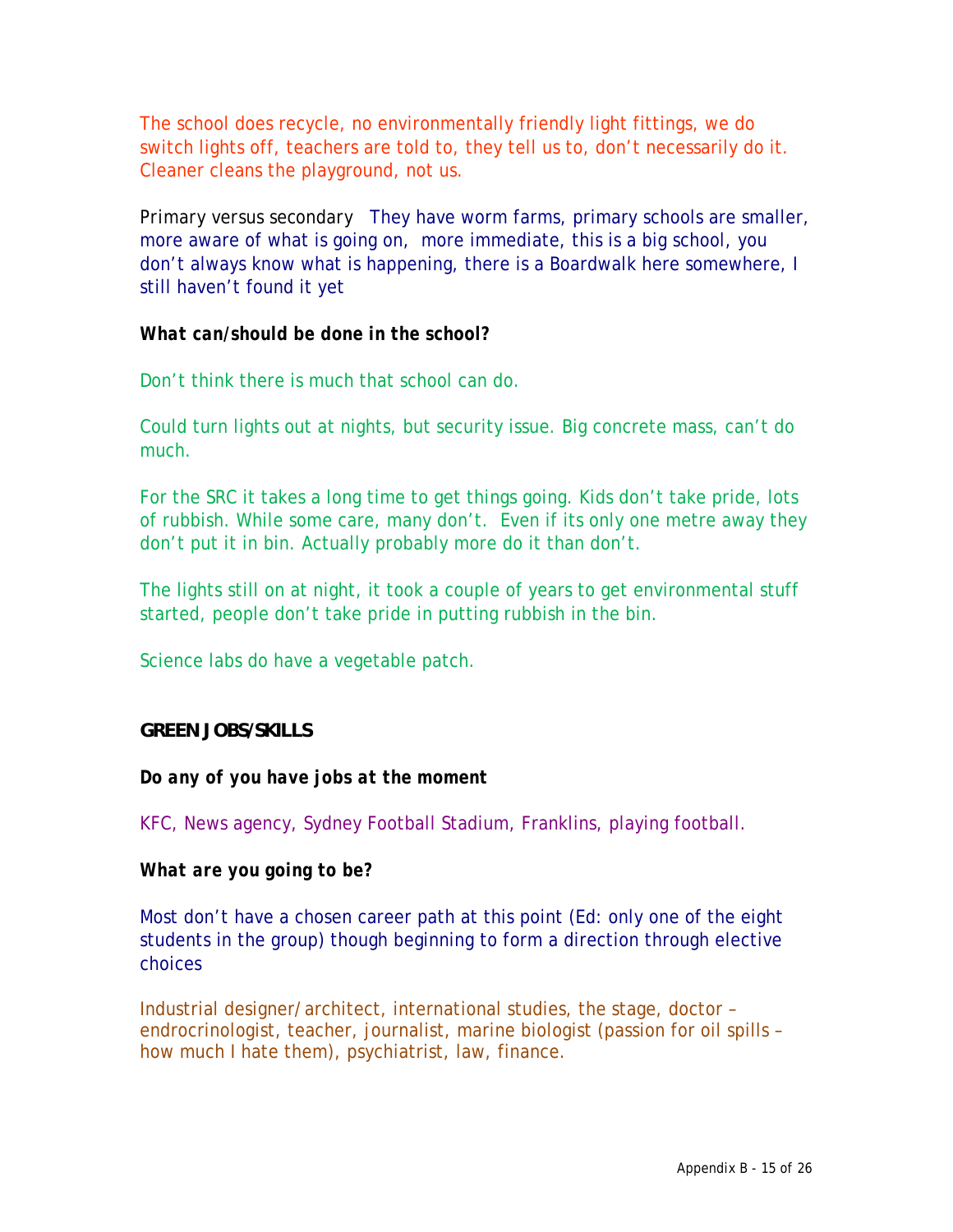Farming, no idea, sport, media-journalism/production, navy, one is doing plumbing course at TAFE, Navy – marine technician

Social worker

Engineer. Our careers will probably change three or four times.

Air force pilot.

#### *Can you tell me what are green jobs?*

Jobs with Plants and trees. 'Bush analysis (great hilarity). Seed bank. Economists. Environmental engineer. Environmental science. Research for cars on making them more efficient.

Gardener, geography teacher, janitor, scientist who works on these issues eg biologist, solar power installer, nuclear power industry. A guy who invented a mirrored bank of solar panels that was ultra powerful.

Some sort of scientist, agronomist, farmer. Technology - making cars that are hybrid, ethanol.

Greenies - Green protesters, Greenpeace, environment, science,

Next door neighbour is the head of WWF (World Wildlife Foundation), UN. (Ed: prompted...) Public transport (Ed: and this generated a discussion about poor public transport options in Sydney...) discouraged to use public transport in Sydney, in London very advanced, Lane Cove tunnel is useless, can't get a ferry pass, treated badly, priorities might be in saving lives so not interested so much in environmental issues.

Greenpeace, marine biologist, park ranger, trucks...Council.

Advertising, Environmental law, Greenpeace, government jobs, recycling paper, recycle phones, not using plastic bags anymore.

*What does Green collar mean to you?* Nothing

*Any job?*

Everyone can be green.

*Green skills?*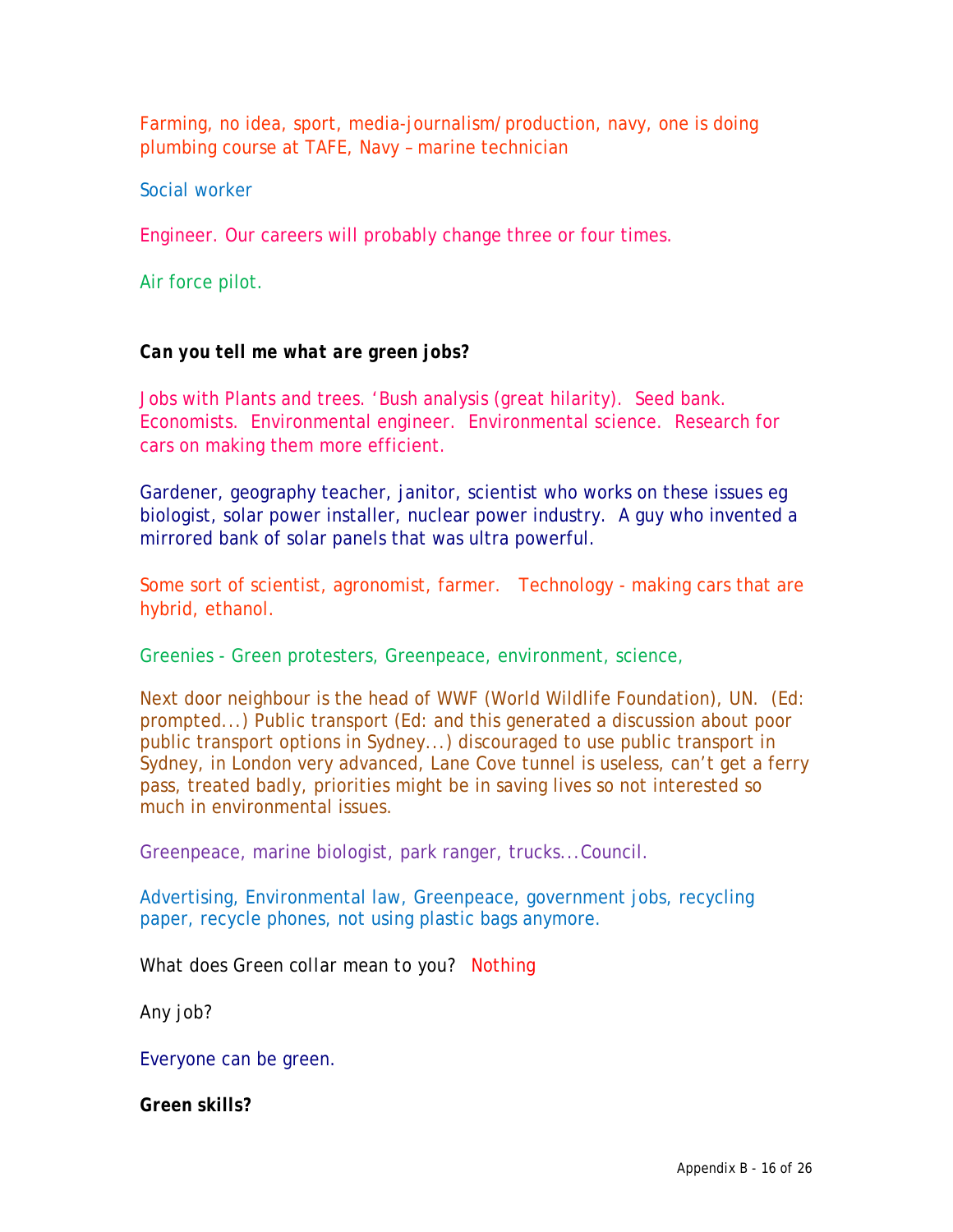Yes, environmental knowledge. Environmental consultant, advising how to be green, probably get corrupted.

I think there should be recycling bins in the city.

### *A green workplace? What would be going on in an environmentally aware workplace (including your current workplaces)?*

(In my retail workplace) Recyclable boxes for chips, unused newspapers are recycled, machine to squash boxes.

McDonalds- more environmental issues being addressed, cut power for Earth Hour. We did do Earth Hour at McDonalds, people didn't believe it, no other Maccas in NSW did this. We have an environmental group. We sponsor things.

Lighting in buildings- don't need every light on. Video store- not much to do.

They'd be recycling paper. Like Woolies/Coles where you can put your old Xmas cards somewhere. Not use plastic bags. Like Aldi where you have to use the trolley, no plastics bags. I reckon people should be more environmentally aware because it's like a big issue, gonna affect everybody.

Green workplaces are better. Being responsible by being green- more likely to buy their products. It's their presentation, if you see someone who doesn't care then imagine how they would treat a client. It's the stuff that really makes the news. People think it's out there, different, raises awareness.

Worth it to get solar panels even if only costs get back after 25 years, 10-15 years environmental issues going to be more important- more awareness, environmental jobs more sought after in future.

Green business means they care more, so more likely to want to be their client (Ed: this was a bit prompted).

The business is more likely to get in the news. Most would choose the good company, even if paid less, but not a lot less. Agree it is a smart thing to do.

#### *Green attitudes*

Recycling paper, factories- way they work, relates to most professions, impacts on everybody not just environmental jobs.

Say if you work in an office ...solar power for computers.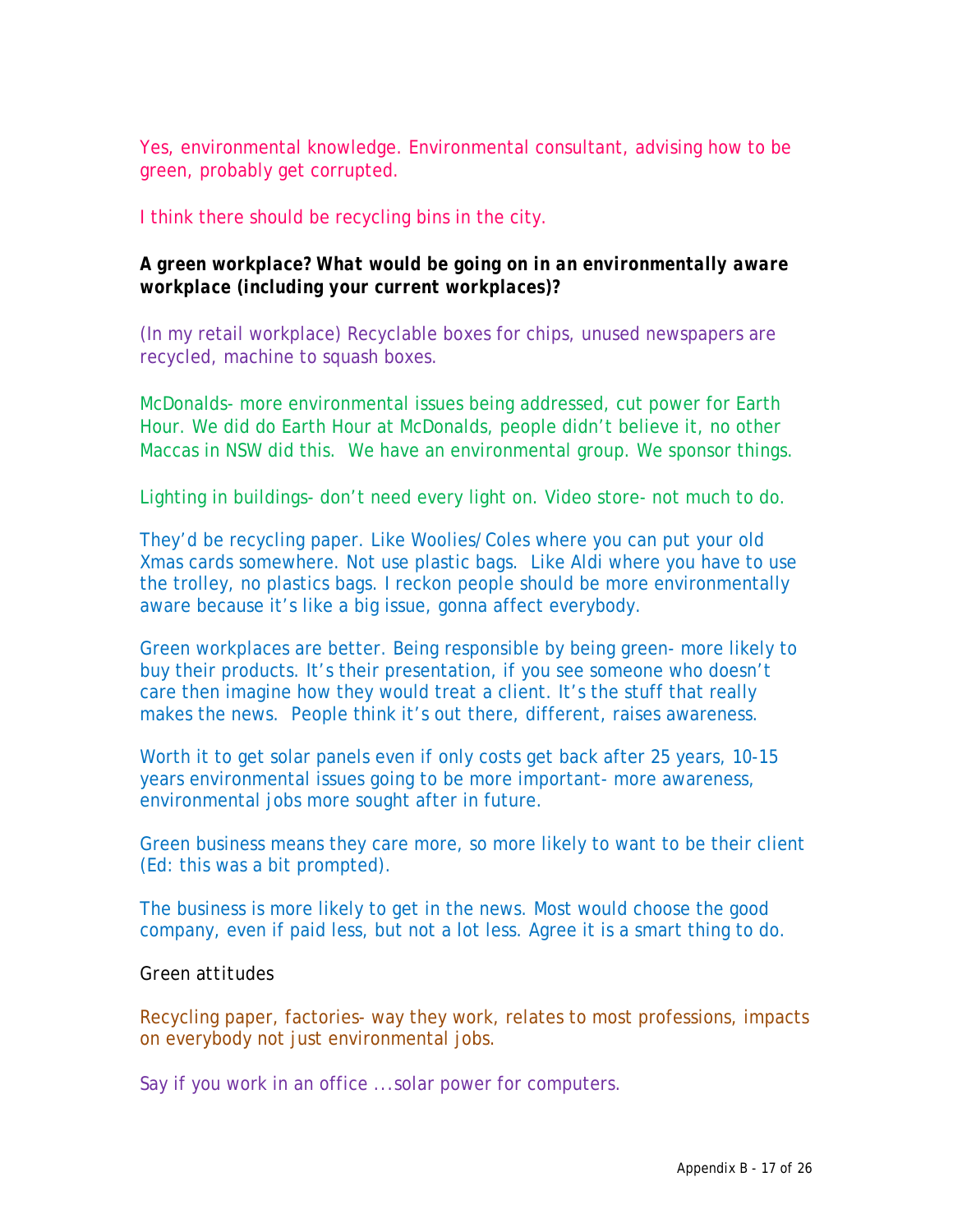There are many ways to produce electricity, but people don't do it as they think it is unreliable.

Worker with green skills – might take more work, take longer to do.

*What about the relationship between economy and environment – hostile, good?* 

Majority of the world have been caught up with money and wanting to succeed, need to change the world's focus, can't have money if we don't have an environment to live in, money is a cause of environmental problems, need to find a balance between economy and environment.

Business Studies teacher talked about this…Wall St dropping… depression… how do we connect these two issues/concerns?

Money can't fix the environment. Talking about this in geography yesterday, the more environmentally friendly we're becoming, the more the developing nations are becoming poor…climate change will affect poorer nations most, not buying as many products from Africa because they're not environmentally friendly, have to make long term decisions. Sad that some people can have so much money when so many don't have enough...it's ridiculous.

There's no point fixing things short term.

It's both. You might be making money selling sheep to Arabia, but they don't want to buy because of mulesing.

Green workplace will make more money. But might cost more to run. But in the long run...

There are advantages for both. Saving money by not using as much electricity. If you don't do anything you spend more money trying to fix the problem. In the long run if you don't do anything you will spend more money trying to fix the stuff you didn't do in the first place. Gonna be hard to do. A lot of the damage is already done. Poorer countries can't afford it. *How do you address the tensions eg about new Chinese consumers?* Improve public transport, more environmentally friendly cars – ethanol petrol.

China is massive... but our country's wealth is only gained by exporting.. environment would be better but our country wouldn't survive. (*in response to this point IC asked Is there something in the middle – some kind of compromise?)* What about nuclear? Mixed views on this among the students... Meltdown is unlikely, waste can be managed. France been doing it since 1960s.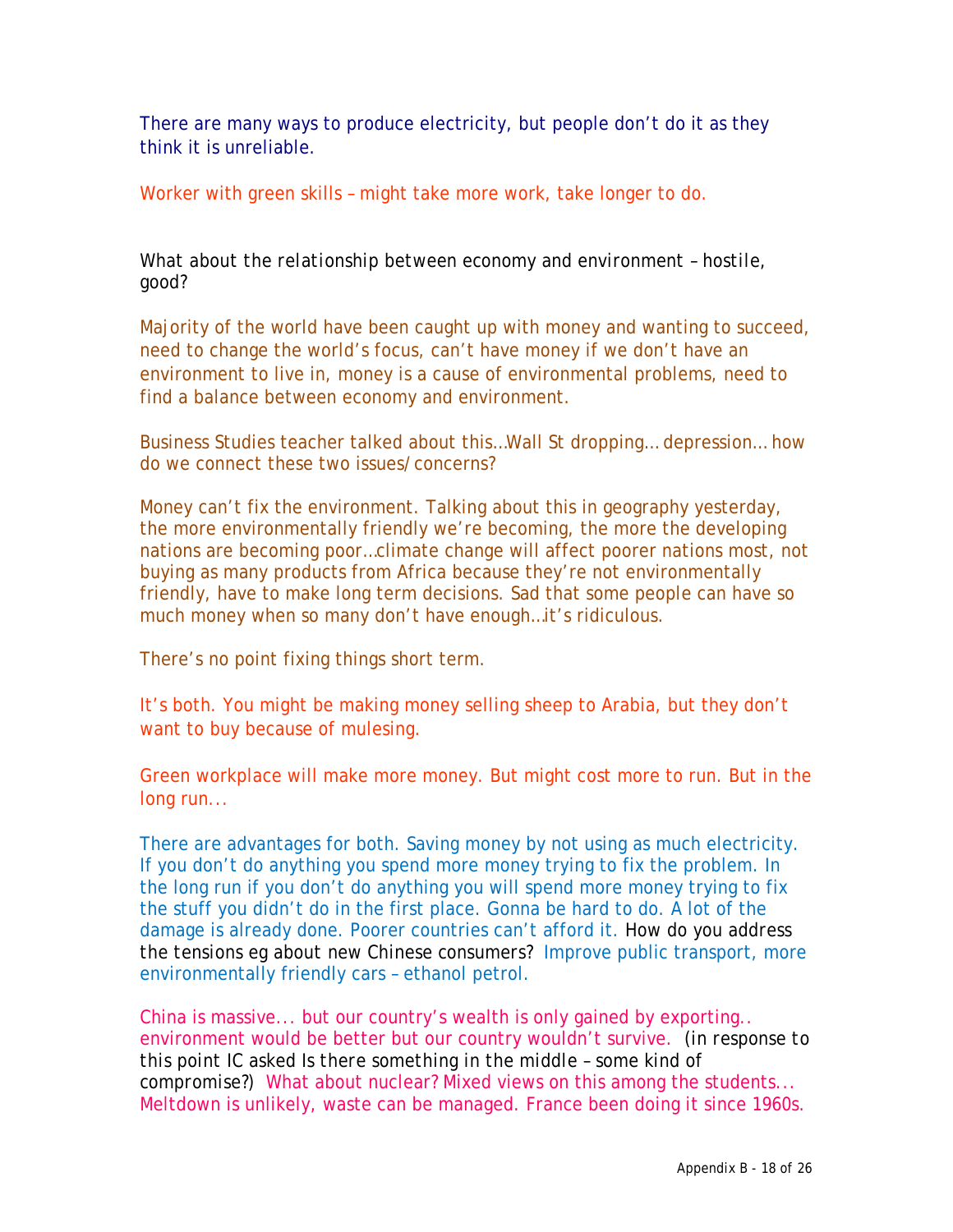BHP will make millions of dollars and not contribute to the environment. Fighting each other, but also trying to find ways to work together. *Can you imagine the opposite eg Toyota with hybrid cars?* Yes, in the future that company will have the advantage, when it gets worse. A lot of car engines are actually getting bigger, consuming more. But, modern engines are much more efficient. Smart cars. If you own a V8...you don't really care about the petrol...just drive it. But if you do cheap cars, everyone will buy them, make it worse.

BMW has released a concept car, V10 concept car.. a hybrid, imagine if they had done it 10 years ago. Then other companies make these cheaper.

#### *Are you interested in acquiring green skills/green jobs? Do you worry about your career/your future jobs? Would it be useful to pay attention to green skills?*

Less a career, more a hobby.

Money. It must be in their interests. Don't sacrifice yourself. But good thing in itself as well. A little bit of money would not make that much difference. Depends if the person cares, and knows something about it. You wouldn't have the satisfaction of knowing you are doing something good.

Yes. No. No for less money. Yes because you get a lot of money anyway in engineering, so might as well be doing something for the environment, do it as a hobby. No because I want to be an economist, an environmental economist gets paid nothing.

I won't do a job that is green, but happy to have it as my own interest.

No issue with some environmental focus as long as it doesn't impede on my pay, conditions etc.

It is more lifestyle than career.

Yes - Recognition. Employee of the month. Feel better.

I would like to make it different, I think this is more important than what I am earning. Like lawyers, who do the big environment cases, work for cheaper, this is good, but I am not going to make a career on the environment.

I would love it.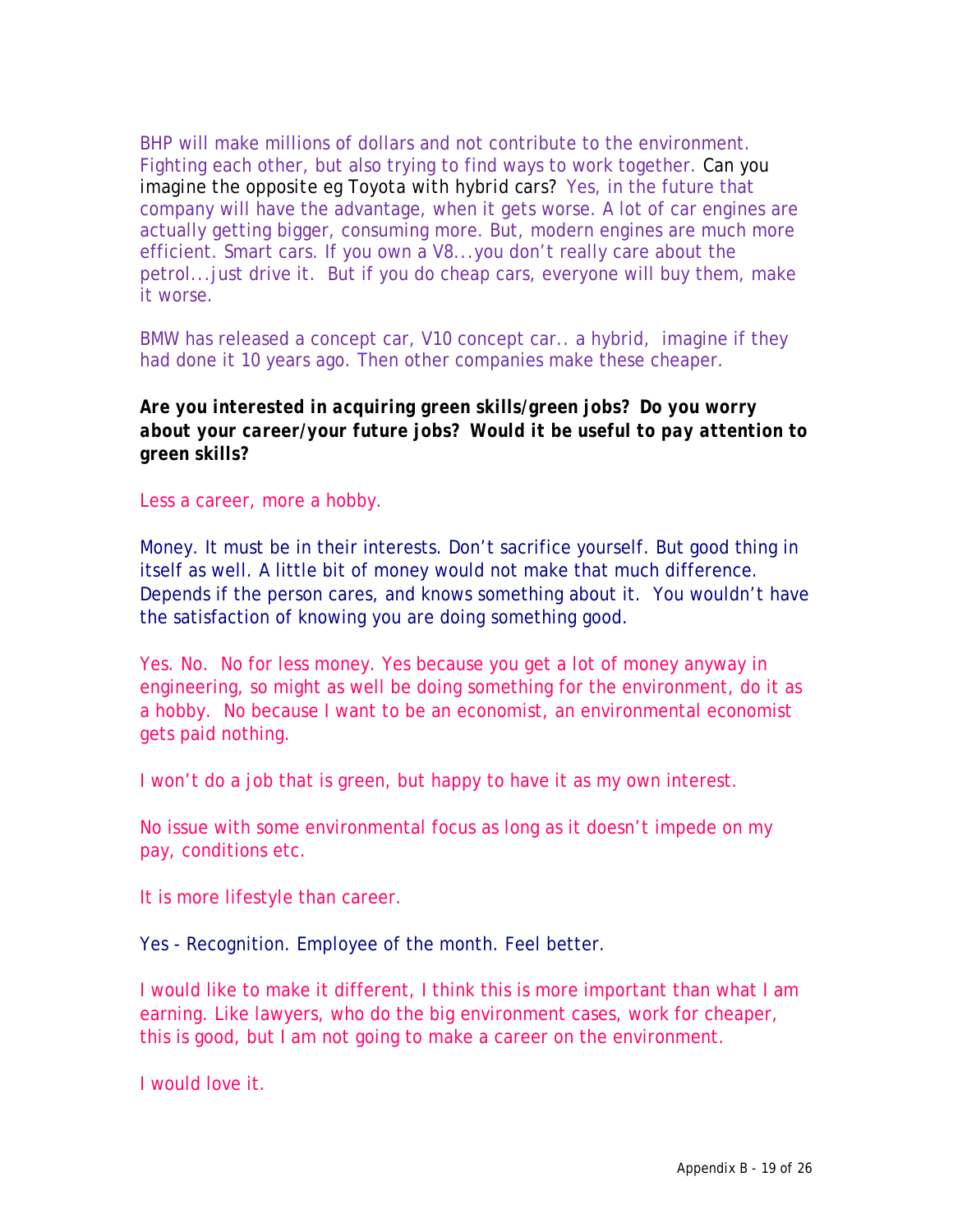I would do it if convenient, and under my terms. Can't see that right now.

I would like a job influencing people to be environmentally friendly, but I cant do it because I am small

Generation Y is more concerned about environment, less about money. More satisfied lives. More social 'memes'.

#### *(Incentive for green jobs?)*

 Money can be the incentive to become green. Different interests. Someone who cares about this.

#### *(How do you make decisions about careers?)*

Money and what I enjoy. What I'm gonna get out of it. Skills. Taking me to bigger places. What your mum and dad do (but I'm not gonna work on farms). Most/half of us will leave the area. There's nothing in (this town). No water in (this town)…we are on level 5 water restrictions. If you're not gonna farm. I want to work where there's training.

(The young man who wanted to be an Air force pilot -) Green job wouldn't be practical…Just my point of view.

Have to have the passion for your job, not just going to take a job because it's green.

Science is academically intensive, have to have a motivation/passion. Learning a job is different from school, got to commit for forty years. If you are not committed to environment, you wouldn't do it as a job. Want to enjoy it. Don't think you would just go into a job and make it green, unless that is your passion. Definitely pick a green tinge workplace if same job offered. It would be a better workplace. No negatives. For me, not big deal. I really wouldn't take it into account, not the main issue. Location more important than green. Not everybody does what they're doing to make a difference.

I want an advertising career so I guess I will have to advertise/sell environmental products, so people will buy them, because they are good for the environment.

I want to be environmentally friendly but not really chasing that as a career.

In the future those who choose to have a green tinge to their career, want strong professional qualifications, money, security, status are more important when choosing careers. Bonus on your resume to care for the environment.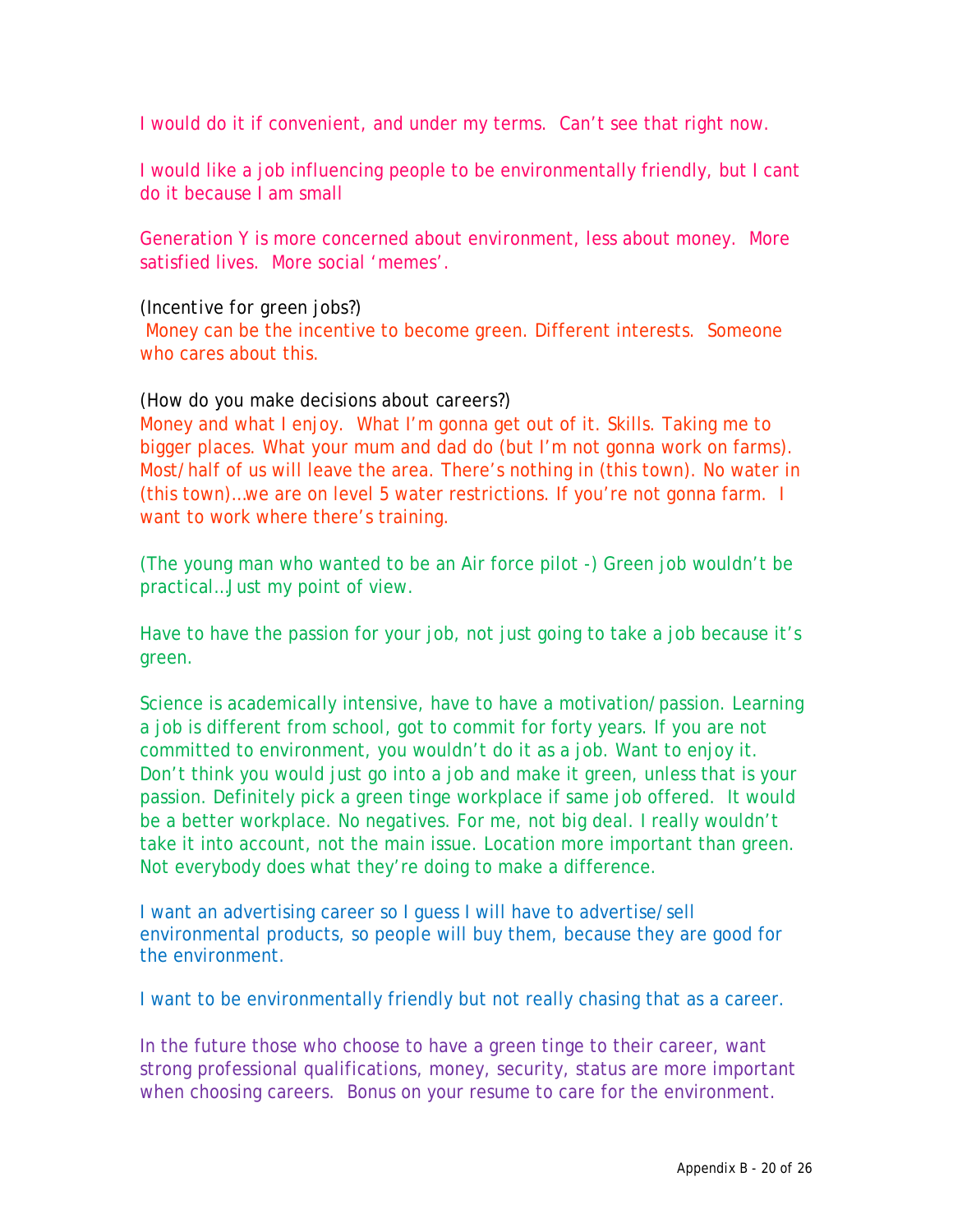Government could create an incentive to enter greener jobs.

You have to have a passion to do the environmental job.

I never think of doing environmental careers, but other careers may come before this… saving lives. A lot of jobs like medicine, will be important if global warming doesn't stop...bigger need.. eye disease...so more important even though we don't want it to happen. There are a lot of careers can make adjustments for how they do work to support environment...like my interest in architecture, plantation wood, things like that. When I grow up and I have a job not in environment…can still be involved in groups even if career isn't related to environment. Even as parents in future, with higher population, higher need for packaging and easier products, as parents. We live in such a material world- always wanting new things.. can't we send what we don't need back to be remade. People in Hollywood, just ridiculous amount of money, could go to a third world country, it's crazy this can happen.

*What's the advantage of acquiring green skills*? It's all about money in the end. Solar panels cost \$50,000 take years to pay off. Like hybrid cars, too expensive. Workers don't care - just want to do their job, not to save electricity. *Are jobs working against environment?* Yeah. *Will this last?* Everything is developing, probably come up with cheaper technology, so should change in the future, cars won't be running on petrol anymore, oils running out, environmental products will become cheaper.

Careers and environment don't mix.

I have to go to Uni to get a degree for a career, to achieve something good...no they will not choose the career because of environment.

### *IC prompted with a story in favour of green skills in a more urgent future (because of climate change) Will it matter in ten years time, greenish vs non greenish jobs, do you see how you might get ahead, have sought after skills?*

People as they get educated, may decide to do more green jobs. Not really. Not really noticed. No one really bothers to show them they are doing something good. They are just the same as everyone else

(Ed: one group was very quiet in response, found this too hard to answer.

It will become like IT, so many doing it, there is oversupply.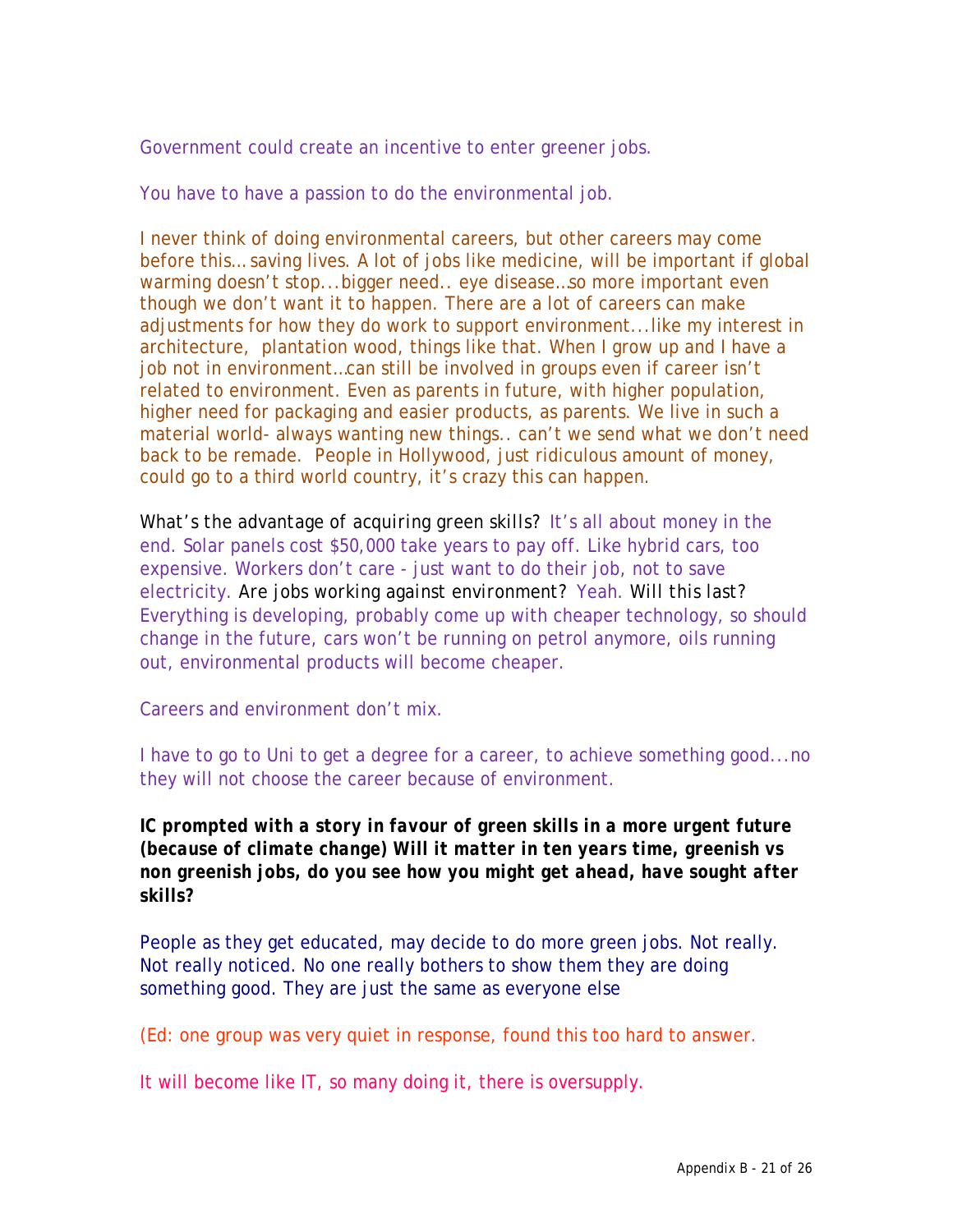These jobs will be more sought after in future. It would be worth acquiring these skills.

Can get good jobs and careers in helping the environment

If you have a voice, influence, you should use it, take advantage of it.

Probably depending on how bad the situation gets. Things, mass numbers, get much cheaper. New solutions will arise, whole cycle again, expensive at start, then cheaper. As it all comes closer to our doorstep, everyone will have to deal with it. *(Prompted...)* Yes, realistic to think that these skills will become more important, but not now.

## *(IC prompt on green companies rising due to changes in environment).*

If we have to do it, then everyone will do it.

Yes, for transport companies, certainly would be for a business manager in such a company. The Government promotes public transport but it's not very practical (especially round here). Politicians take their cars around- bit hypocritical. Transport needs to be faster and more reliable.

If some companies have green tinge others might follow, if everyone's doing something we all can but if nobody is there's no point.

## *Pay/conditions – eg if it was only a few thousand dollars less in the green job (everything else being equal)*

If there was a few thousand dollars difference? I would take the big pay and set the extra aside for some environmental issue. Choose the one you are more comfortable with. If it was \$20,000 then well…\$20,000 is a car.

You don't need that much money.

(Ed: Country student) Depends on like where it's situated *(Same place, next door)*. I don't think money will change your decision, you'll go environment. I probably go environment. I'd go money.

Even if paid slightly less would pick a green job. *A lot less?* Maybe.

More money. No, choose to learn about the environment, save on your own bills. More pay. Moral is good, but be realistic. (Ed: This group was split in half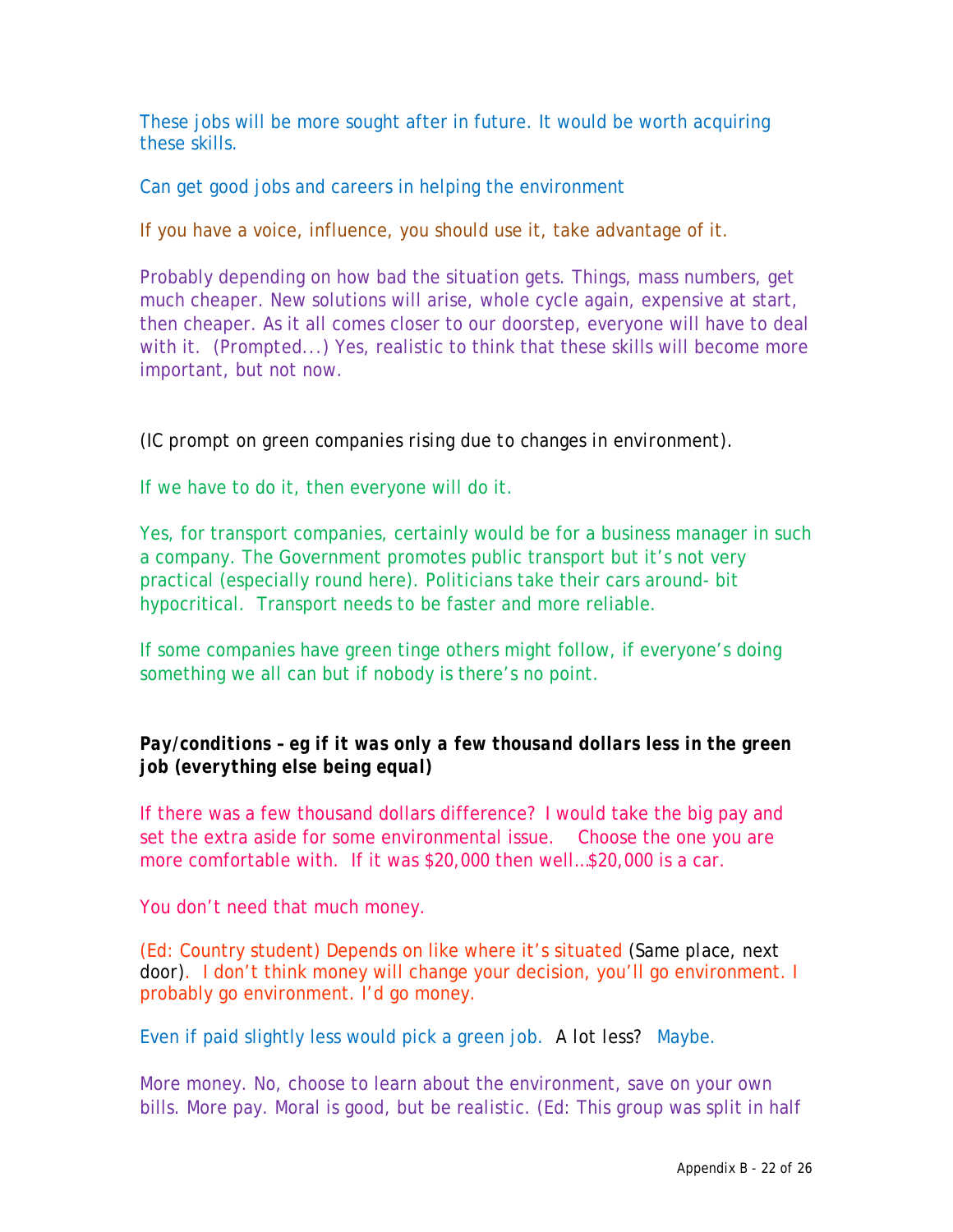on this issue). Just depends on whether you want to be involved in environment.

#### *How do you find out about pathways to these jobs?*

We are going to a career Expo, our career advisor cares about this. Not yet, not much information. Costs money to do a barista course.

*Is Yr 10 too early to be thinking about career?* 

No, it is a good time to start thinking, working towards things. (Ed: Half of these students had jobs, mostly in retail).

*Have you been to green workplaces?* No

*Who do you listen to about careers? Where do you get career advice from?* 

We are all going to Uni. Talk to parents.

Careers advisor. Parents are the main influencers. But it is your personality as well. Teachers

*What should we do to get students more interested in green skills/jobs etc What can be done to increase involvement by young people, including at school? How could we communicate this better? What is an interesting way to get the facts? How do we trigger students' interest in green issues?* 

*W*iki it, pictures, cartoon, dump ice in the ocean, futurama.

Advertise. Subliminal messages in things kids watch. Make more movie characters green so people aspire to be like them. Use things that are going to interest young people. Get teens in, use a graffiti look. Scare them, if it you don't help it will kill you, this will happen to you. Pay more. Give them the interesting facts. Make it cool.

More hands on stuff. Bonuses. Nice people. Relaxed atmosphere.

Lead by example. *Does this work for you?* Yes it does. Create more opportunities to actively do something.

Put stuff on MySpace, etc. Do little messages on the net. Most of us use My Space. Put it on Halo (a net game). Make a game - rebel tree planters.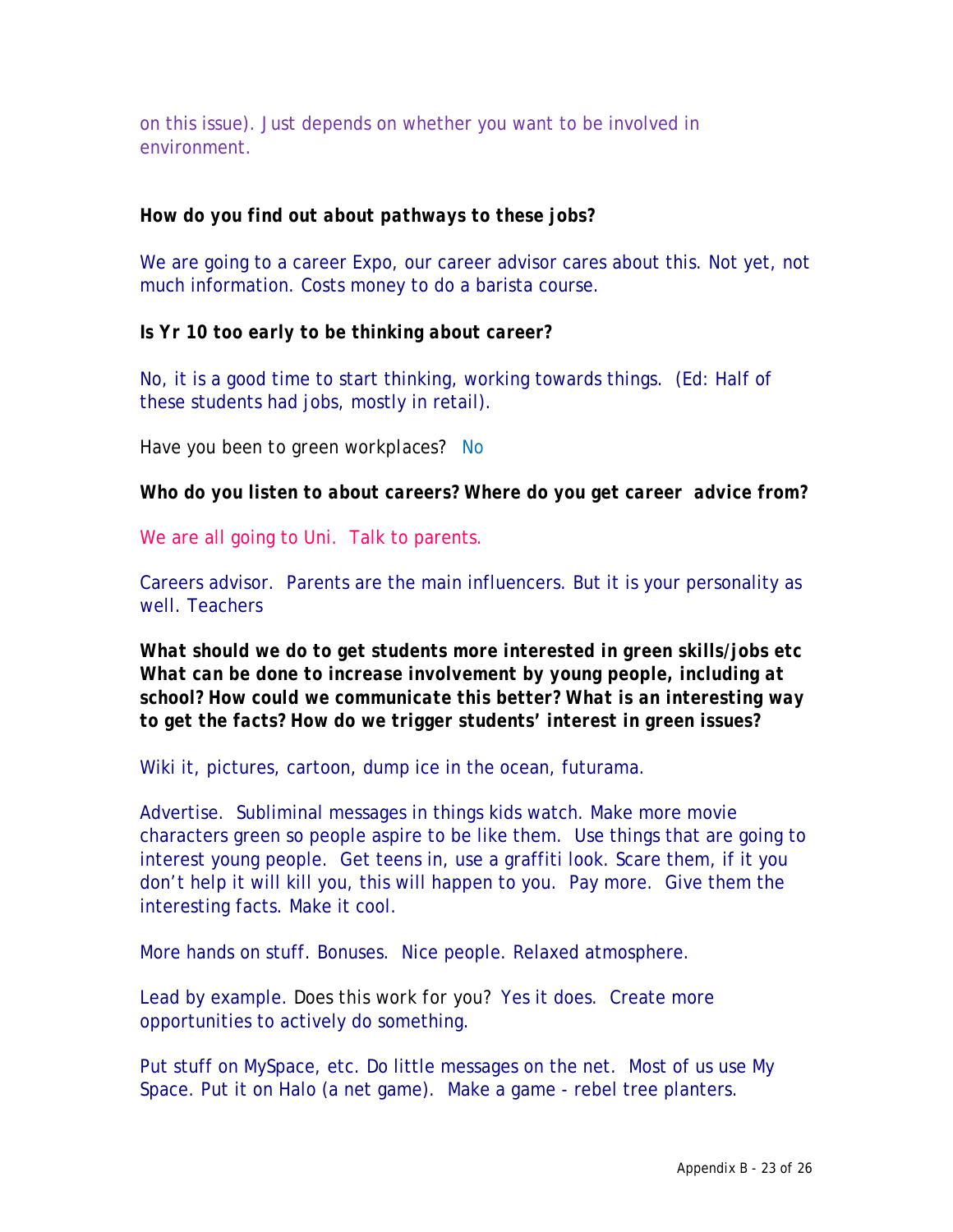Need physical proof, find things that they find important eg surfing… the beaches that you love will be ruined.

Be given facts, Al Gore, we saw the power point presentation, he's amazing. Some people don't relate to him because they don't relate to his political views, should be admired that he's putting in effort, you have to want to take it in, someone said his house is really energy consuming. Facts important, but better if they're told by someone they know and respect. Family, parents play a really important role in developing views and attitudes. My dad is so socially aware, strongest impact on me.

Some people like the way their life is working, just don't want to make changes, used to routine. Have to change mindset rather than their lives, need to get the big picture. Don't care about the future but more people are stuck in the now. A real leader should be looking to the future. Young people should have a bigger voice.

Show that you can have environment on your CV. Like as part of your degree. Government to give a bonus for doing this study at Uni.

Last year coming out of the motor show, amazing pictures on really big issues, ...poverty etc...incredible statistics, in Darling Harbour, that was amazing. Gets your attention, looked at every picture. Really made you think about it.

I think religion should do something about the environment. They have the power to influence. If the pope said…lets do this… look how much influence he has. My rabbi is quite environmental.

We don't have the power in industry, in companies. Power to do anything. We do have the power to do little things in our own lives, we can do stuff. *Do you think this can make a difference?* Yes, but also a bad thing, because maybe we don't think about the big picture then.

Environmental choices show up everywhere eg even in concerts you can choose to get environmental things – offset your emission.

Some companies exploit this eg toilet paper, but really not green. Everyone is just out to make a profit…*What do you do about this scepticism? Do you think there is really an issue*? Yes, yes, yes. The age old problem, people want money. It's a hot advertising gimmick. Slap the word green on, like diet stuff.

*What would be a credible message?* Catalyst, ABC, something like the environmentally friendly version of the Heart Foundation tick… but not allow it to be bought like McDonalds did, independent credible source, it must be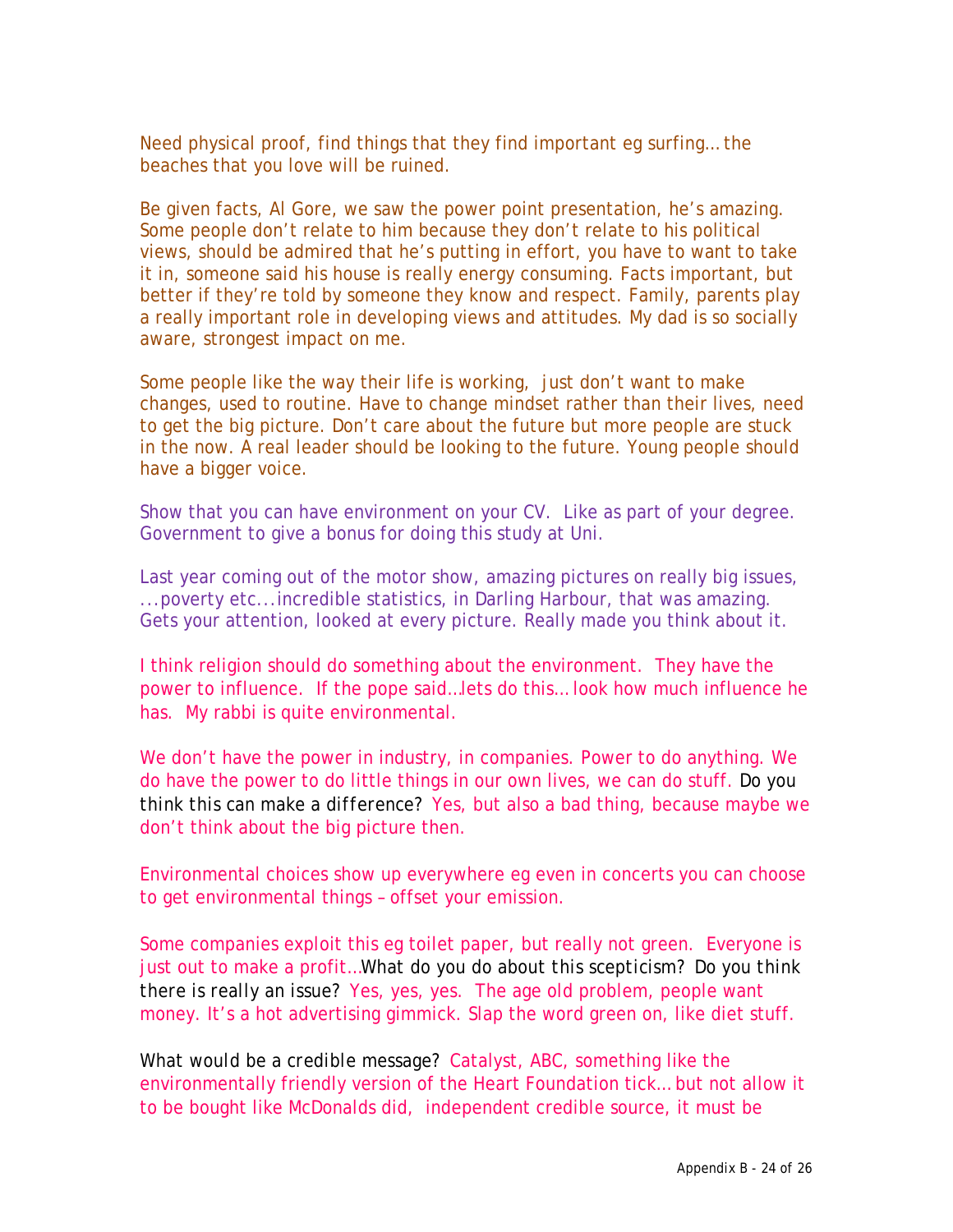monitored eg by the government, like the ratings on electronic appliances, at least you have a choice, government should do more on this.

The big messages are coming from outside.

Need to scare people more. Movies.

Show them the facts. Though some kids tend to ignore obvious issues, even though the environment has been going on for years, its not their fault, their problem, there's nothing they can do. They don't think they're gonna be directly affected, don't think they're going to be directly effected, short term mindset.

*How would you break through that?* Show them what is going on, have to see it not just hear about it. Even though it's not directly affecting them. Like we did at Warragamba Dam. You have to see it to believe it. Getting outside cause that's where it's happening, more fun. Show the benefits. If everyone does something little it can create awareness.

Advertise- pop ups on the internet, billboards, TV, sport, if you see your heroes/celebrities doing it you'll get inspired, turn lights off in offices, shopping centres, turn the heater off, more initiatives.

Media and politicians just whinge. Why don't the politicians do things? Mostly teenagers are on the internet. TV the biggest one. I watch all the news. Cable. A lot of people watch the football. Has to hit you, see it. People have to get out there and do stuff. Celebrities. Get inspired.

Start from the school, we are in school five days a week so it must start here, start early to change attitudes before entering the workplace

More excursions.

See some of it on TV. Earth Hour – there's always lights on the offices, why do we have to have that. Turn them off, turn the heater off. Turn that Coke ad off after 10pm.

*Have you been to green workplaces?* No

You will need to know more stuff to change to the new climate.

Raise awareness. Offer scholarships to get people interested. Workshops- free things to teach people. Doing practical stuff. Having my friends involved.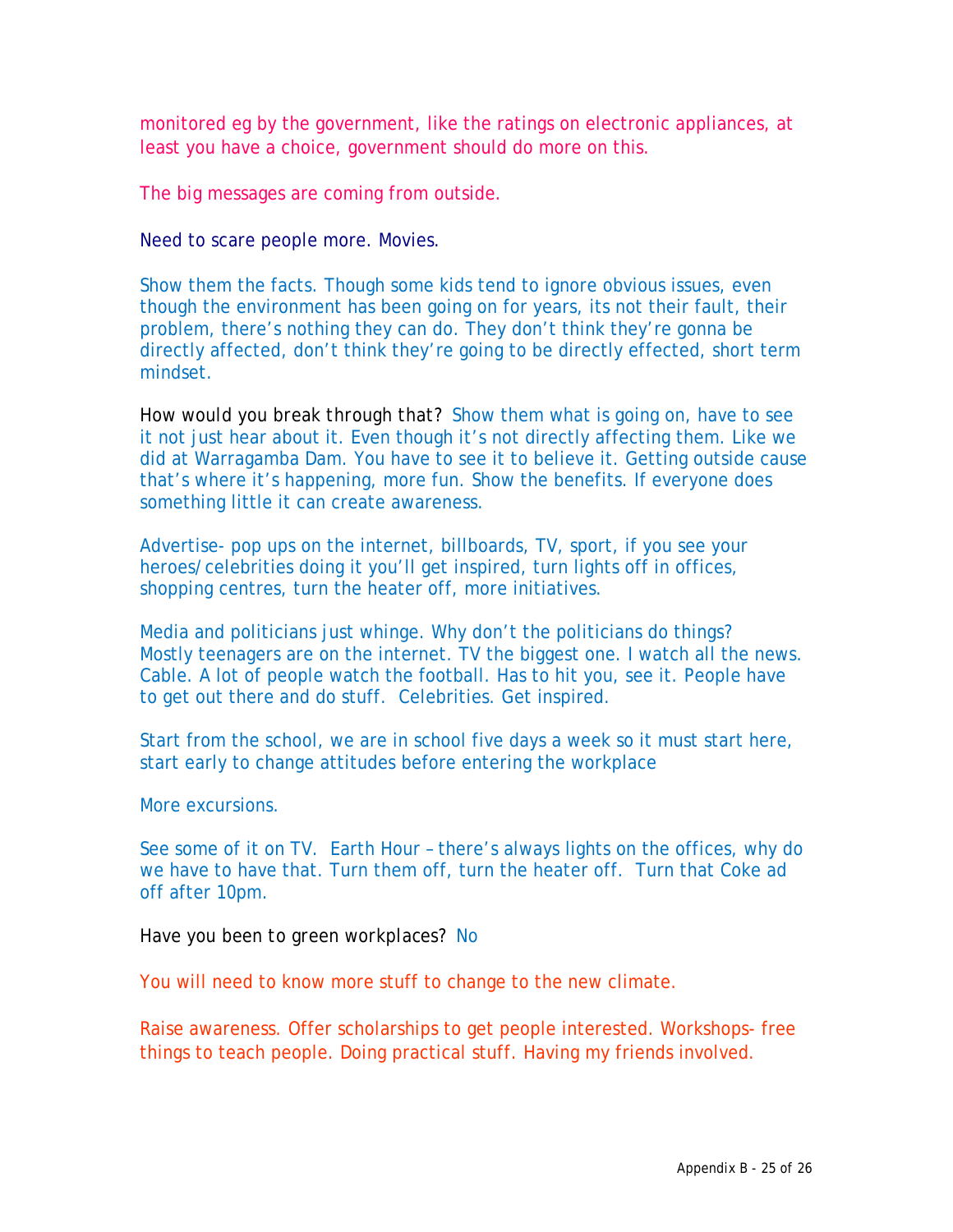If teachers encouraged it, we would do more. But many 'just preaching', need to be more enthusiastic.

(Ed: In response to a prompt about a proposal for an environmental audit of the school, to calculate its carbon footprint, generally the students found it interesting, and were particularly interested to be compared to other schools.

Music. Excursions, can't learn everything in a classroom, get out. Do a song. Get out and have a look.

Can't learn everything from a classroom, better to be looking and touching, schools is more concerned with syllabus than interest.

Questacon, competition for greenest school, writing it down doesn't do anything, combination of theory and practical, school has vegetable patch,

More practical stuff.

Talking to other students- incentive, make it fun. How the teacher presents it. Class discussions are good to get involved, too many overheads, depends on the students way of learning. It's all about the person. Science clubs did lots of class discussions, this is good.

Primary schools are very green.

W*hat makes a good teacher?* 

Doesn't get side tracked. Babble on, bore you to death, make it more interesting,hands-on.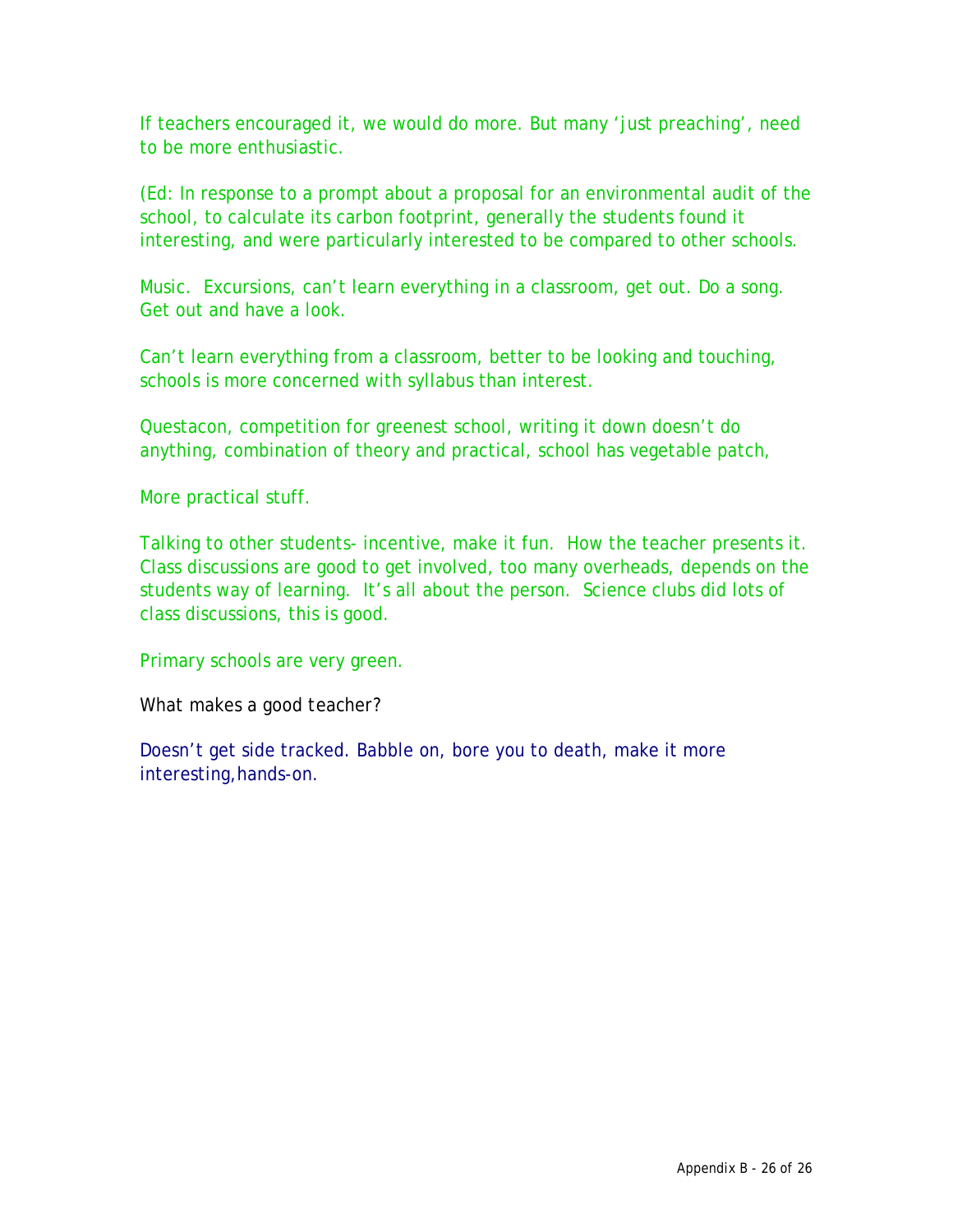# **Appendix C**

# **Focus Group Discussion Guide**

# **Introduction**

Thanks everyone for volunteering for this

- Here to talk about your attitudes to the environment
- You are one person representing lots of other young people at school want to hear from all of you
- No right answer. My job is to find out what folks are thinking, not what they ought to be thinking (so just be yourselves…)
- I will be doing a record of the discussions, but it is all confidential and anonymous. We wont be dobbing you for anything. If you are interested in the final report, let … know, we will send a copy to the school. At end, DSF web contact details if you interested in what DSF is doing.
- Intro name, year, main elective subjects, at some stage get on a board the various subjects where students have become aware of env as an issue

#### **What's in the news**

- Set the context (mins)
	- { what are the big topics of discussion right now for you and your group of friends or your community (context - see how top of mind environment is and how it's talked about, what language used)

### **How, from whom do you get your news**

#### **Environment**

- Explore environmental issues ( mins)
	- { Use the language used in the group from here forward, eg what does 'environment' 'carbon footprint' 'green' 'climate change' or 'sustainability' mean to you
	- { Is sustainability the issue it's being made out to be? Does it warrant our attention why/why not
	- { who are the model citizens/leaders/groups/industries out there in this space and why

What are the buzz words? What do you make of them (what do they mean semantically and in practice). (ice melt, al gore, etc )

Thinking about sustainability, identify some key strands (or get them to try and do it – waste, energy efficiency, protection for natural environment), tease out how specific their knowledge is….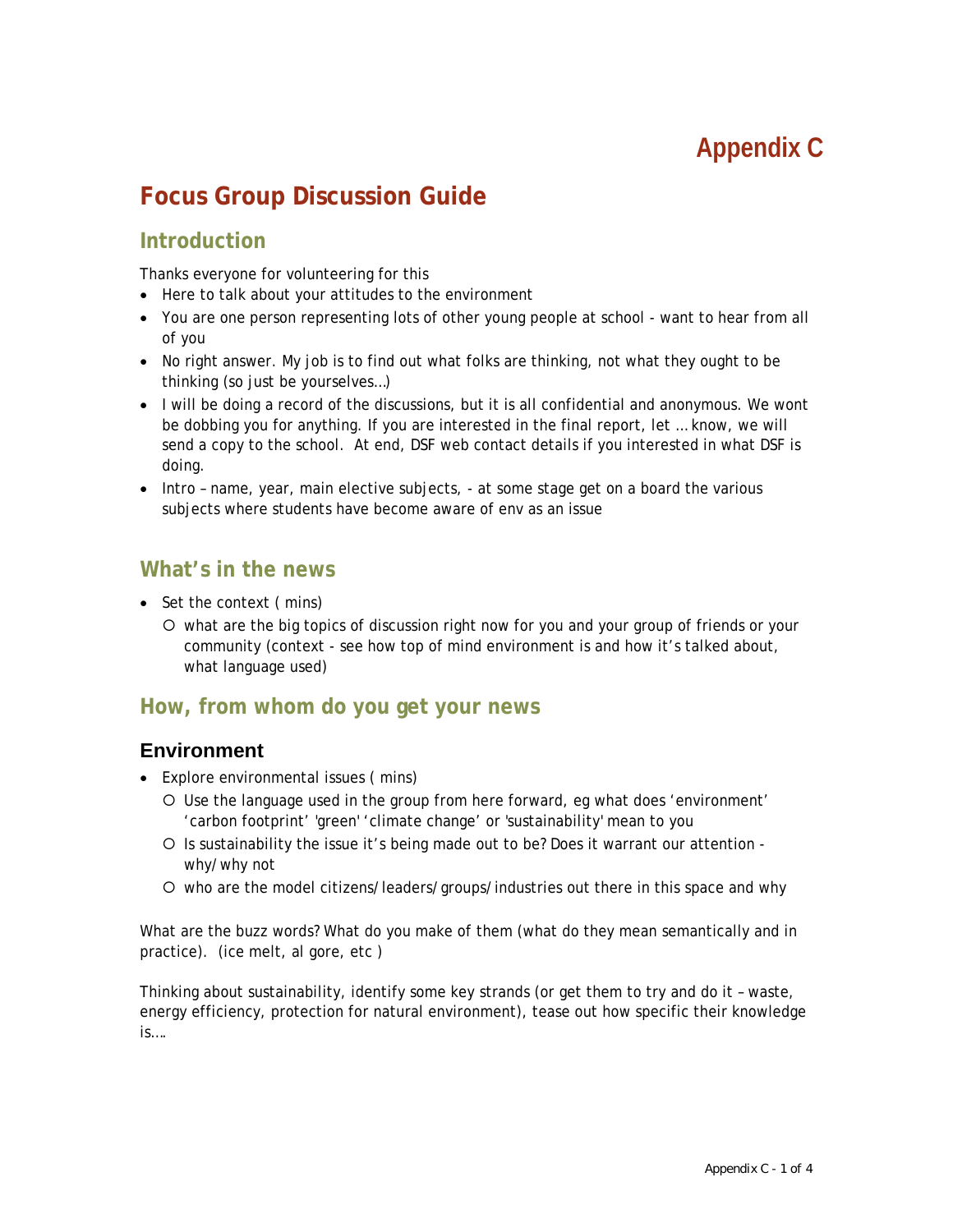# **YOU AND THE ENVIRONMENT**

The continuum – self rating on

- 1. knowledge/awareness of the issues
- 2. Then care
- 3. then action

Then hand out the form – and get first things filled in.

#### **What do you actually do?**

#### **What do you feel about it?**

#### **Overview of personal impact/actions**

- Do your friends/how do they practice sustainability probe generally and then at home and school
- do you/how do you practice sustainability probe for generally and at home/school
- At home? Does anyone talk about this. Who is the 'greenest' person you know? Do you like them? Why, why not?
- explore the spectrum of 'green' using board someone who is at one end vs. someone at the other – what focusing on, what doing, what not doing – again probe for generally and at home, possibly in work situations
- where are you on the spectrum probe for superficial engagement v real belief in the agenda – what they are doing, what not doing, what they would do if they could (if was affordable, if your community supported it)
- What are you buying into and why? What are you considering and why?

#### **Responsibility focus**

- How much does this matter to you? Why, why not? Your family, your future, you future family?
- Who is most responsible for sustainability unprompted, then give them prompts: you, family, community, school, local council, government, business (get to details on business, name specific types of businesses) etc (do a rating across them – red dots on a chart). Do this as a game. The "Blame Game"
- What about your friends. Are they responsible?
- What are your responsibilities? If I told you to do three things eg shorter showers, recycle your own notes, turn off lights around the house. How interested?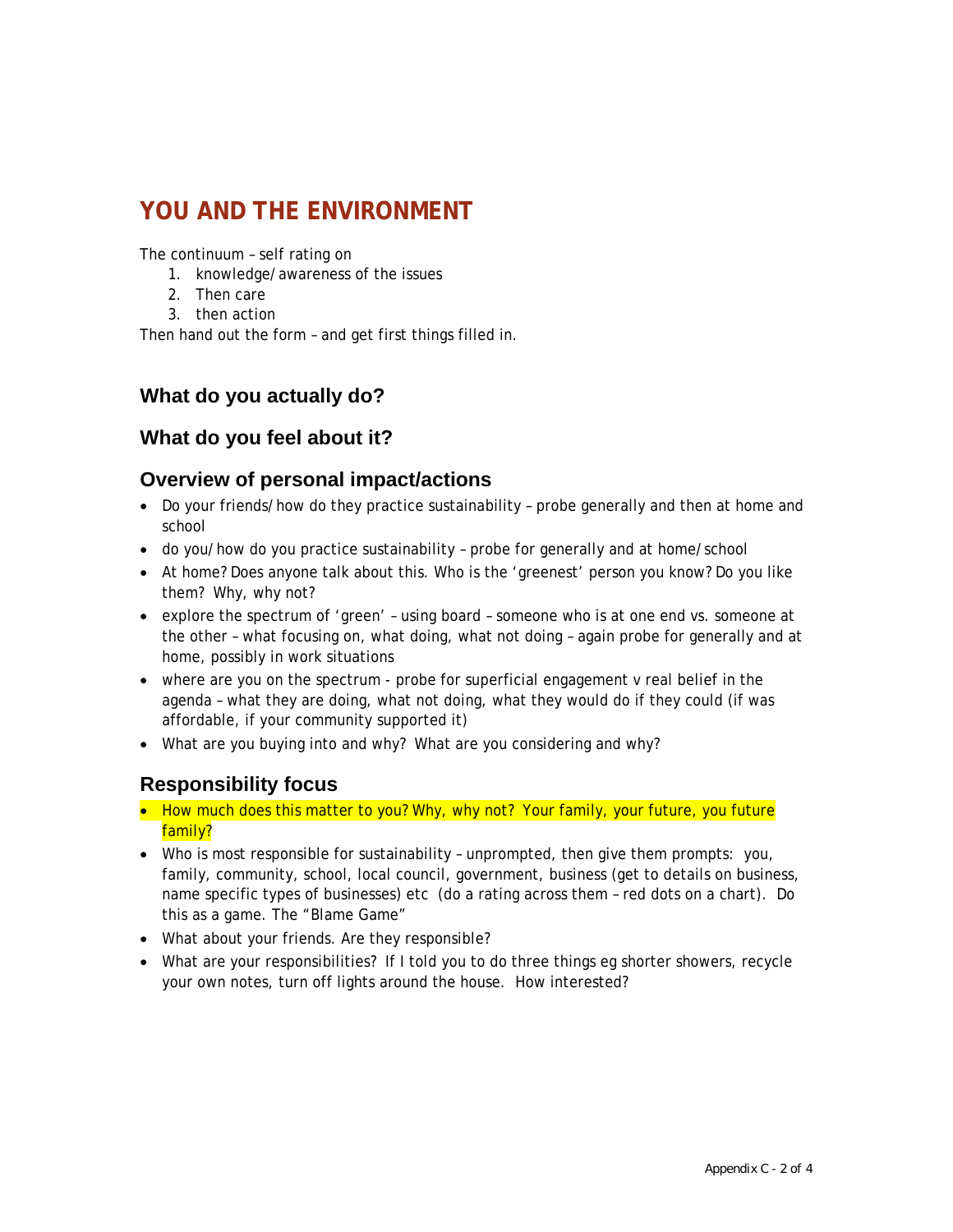# **SCHOOL FOCUS**

#### **Courses**

- At this school, is there a focus on env and sustainability issues? Is it in your subjects/courses, or other stuff in school? Which courses (get these up on a board, get them to rate the value and enjoyment of the subjects, topics).
- Who are the teachers who you think are hot on this topic, what subjects? What do you think of them? Who is the most inspiring person you know on these issues?
- Do you remember anything from primary school?

#### **Non courses**

- Is the school doing anything itself, as an organisation, about this? What is it? Could it do more? What?
- **What are the most practical things you have learned to do? From where, whom?**
- **What could the school be doing that it isn't now. Would you join in for this, get involved? Your friends?**
- **What turns you off/on about these issues?**

#### **People and drivers**

Possible prompt with a list of things being done, could be done, then check interest

# **WORKPLACE FOCUS**

**Who has a job**? What is going on in these workplace that is environmentally aware **Think forward into the future. You left school, done tafe, uni, got your first job…..tell me about green job…** 

• Think again about what it means to be env sustainable? What occupations or workplaces would go onto the list if you were thinking about green/sustainable/environment? (use their own words).

**Do you think there are 'green collar' skills and jobs. What would these look like/be like?** 

- Your parents industry/job where does your occupation/workplace fit on the spectrum (show green spectrum board) & why – probe what they are doing, not doing & why
- If you were the boss, what changes could/would you make?

How would/do these green occupations or workplaces differ from normal workplaces or occupations? Probe for pride, status, quality, smart practices, success, opportunities created for workers and businesses (if necessary probe out of the stereotypes here and ask "could a normal job - say a plumber or an office worker be considered green - how might this look?)

**Would you be interested in green and greenish jobs. Why, why not?** 

- Do you think 'green jobs' might be a growth area for jobs in the future? How important? If this was the case, would you be looking to get involved once you leave school/TAFE/ uni?
- Would you be interested in developing such skills in your future jobs/careers? Why, why not? Personal reasons – money, promotion, etc vs env reasons – good for the country. Would you choose a green collar company over a non green collar? What if the pay were